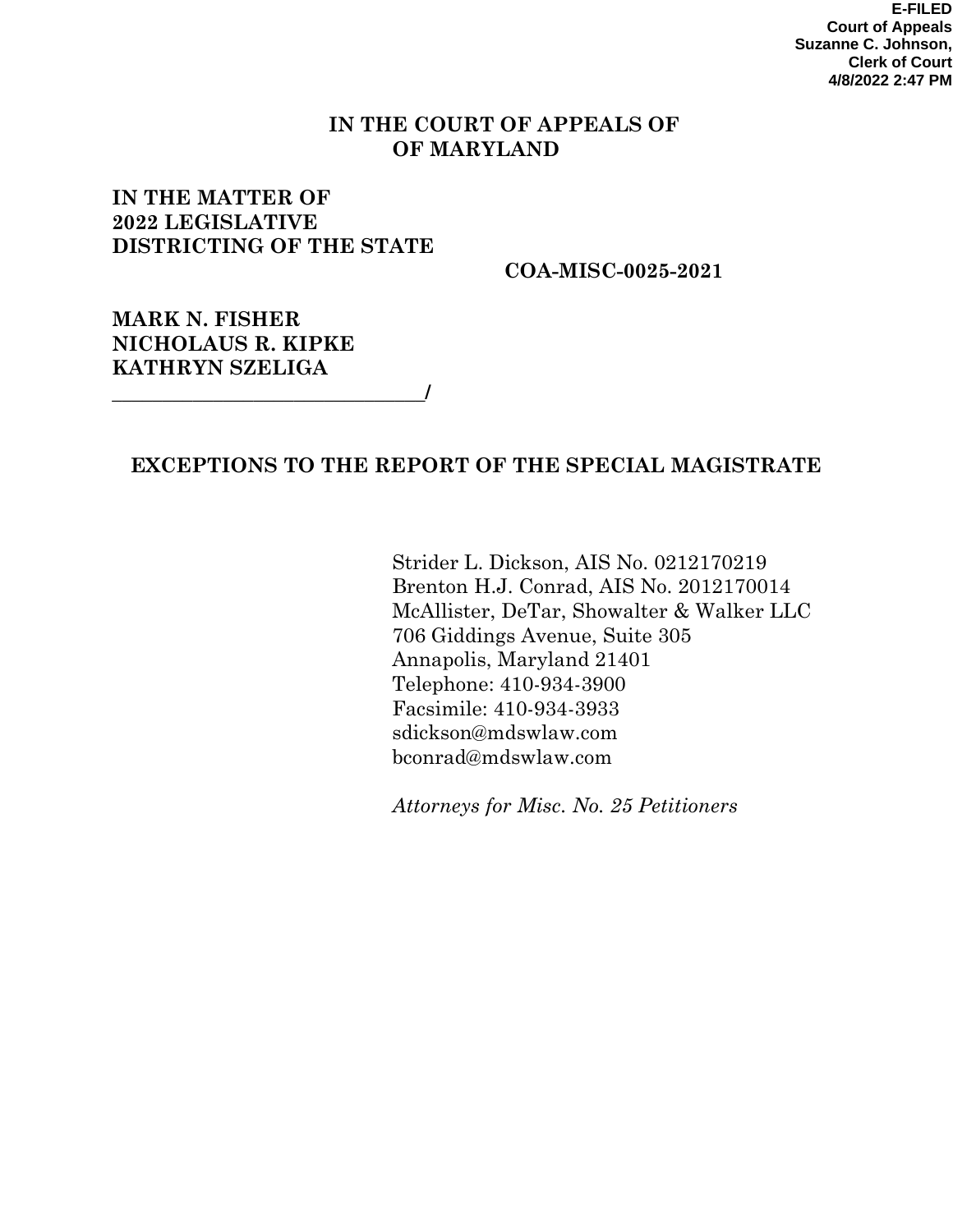# **TABLE OF CONTENTS**

|    | $\overline{\mathbf{2}}$                                                                  |  |  |  |
|----|------------------------------------------------------------------------------------------|--|--|--|
|    |                                                                                          |  |  |  |
| I. |                                                                                          |  |  |  |
| Η. |                                                                                          |  |  |  |
|    |                                                                                          |  |  |  |
|    | 1. Petitioners' Compelling Evidence of                                                   |  |  |  |
|    | a. Recognized Compactness Measurements 11                                                |  |  |  |
|    |                                                                                          |  |  |  |
|    |                                                                                          |  |  |  |
|    |                                                                                          |  |  |  |
|    |                                                                                          |  |  |  |
|    | 2. Respondent Presented Insufficient                                                     |  |  |  |
|    | 3. The Report Misapplied the Burden of<br><b>Proof and Reached a Conclusion Contrary</b> |  |  |  |
|    |                                                                                          |  |  |  |
|    |                                                                                          |  |  |  |
|    |                                                                                          |  |  |  |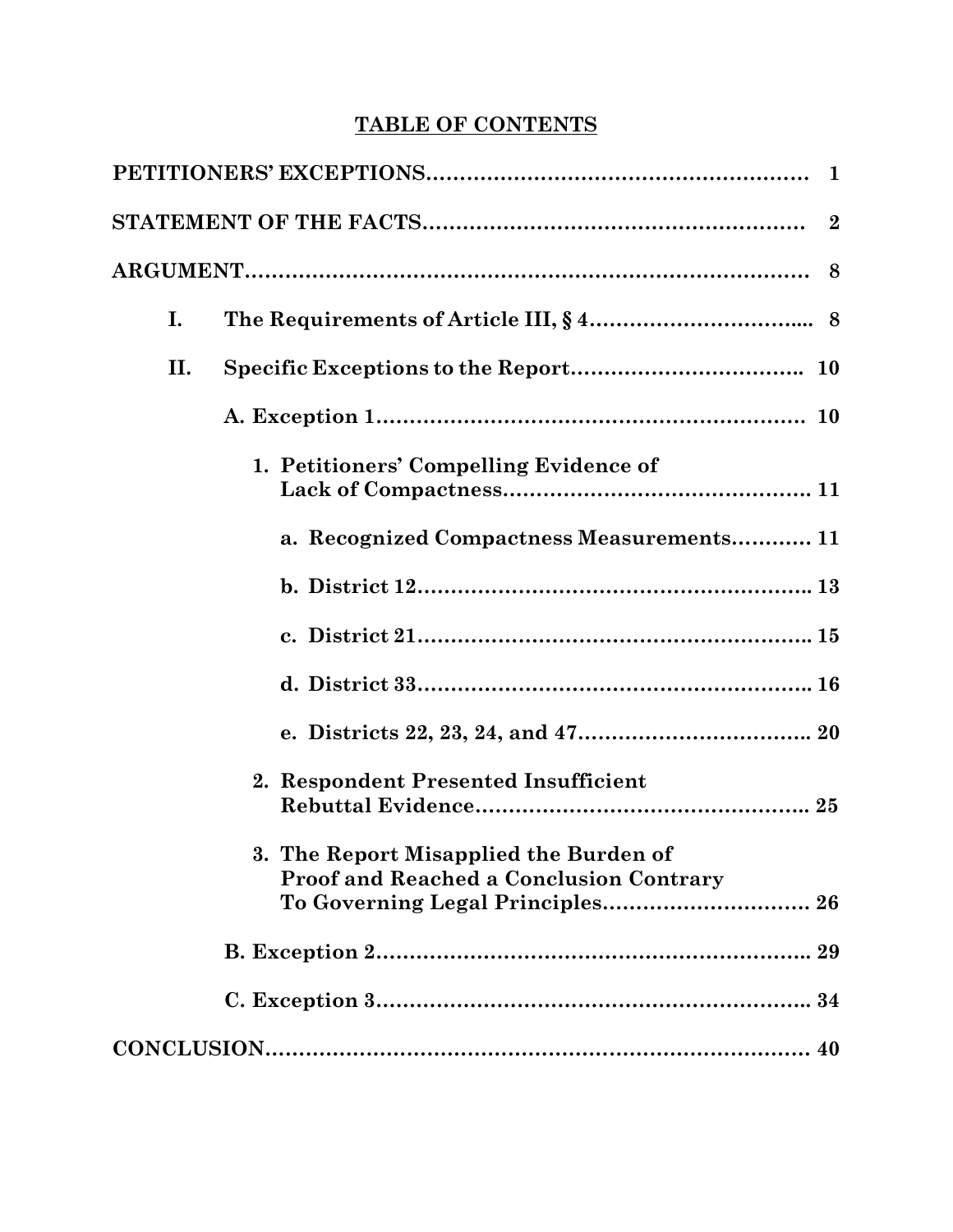# **TABLE OF AUTHORITIES**

| <b>Constitutional Provisions</b>                 |
|--------------------------------------------------|
|                                                  |
| <b>Cases</b>                                     |
| Benisek v. Lamone,                               |
| Floyd v. Baltimore City Council,                 |
| In re 2012 Legislative Districting of the State, |
| In re Legislative Districting of the State,      |
| In re Legislative Districting of State,          |
| Marylanders for Fair Representation v. Schaefer, |
| <b>Montgomery County v. Schooley,</b>            |
| Rucho v. Common Cause,                           |
| S.C. State Conf. of the NAACP v. McMaster,       |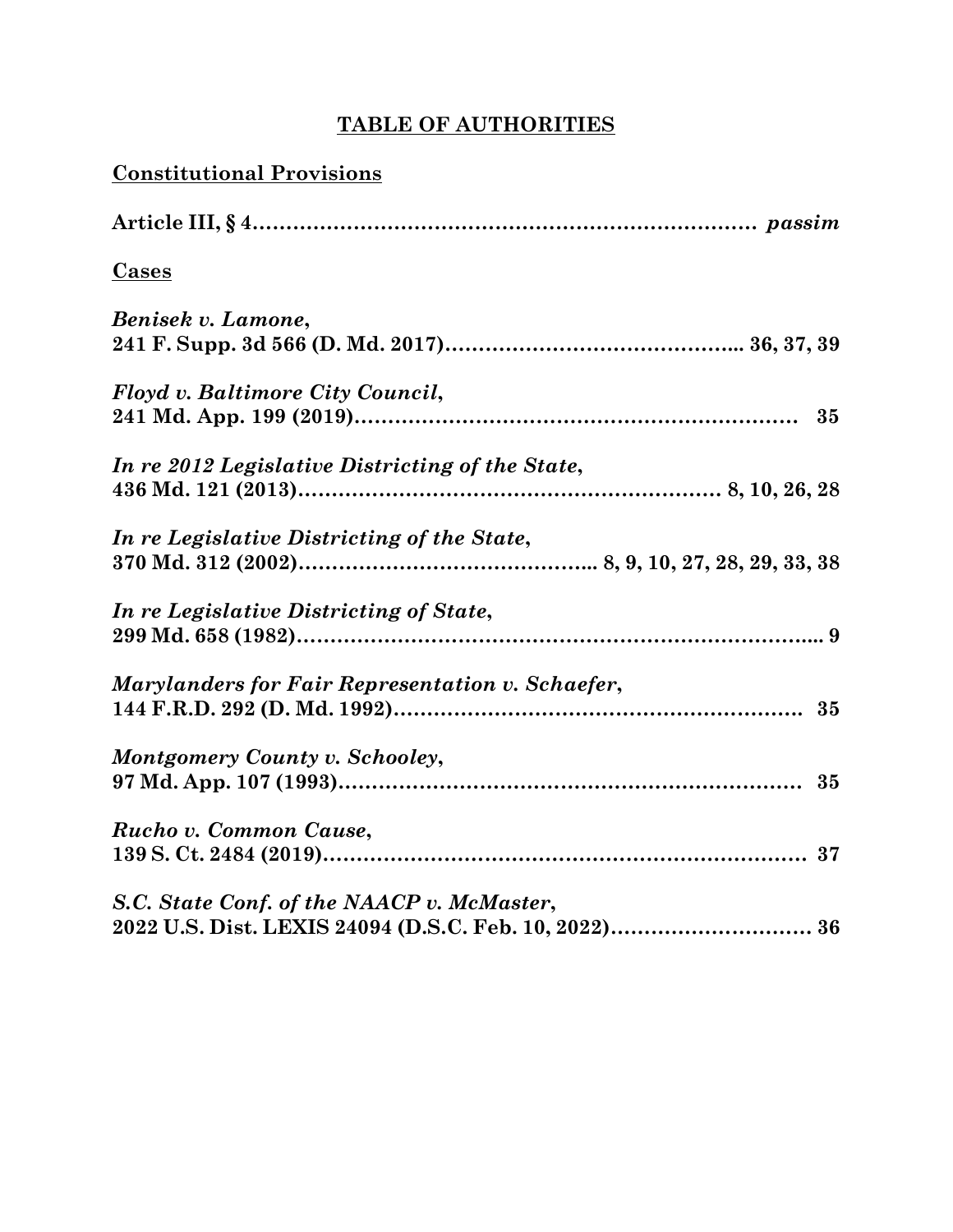#### **PETITIONERS' EXCEPTIONS**

Petitioners have asserted constitutional challenges under Article III, § 4 of Maryland's Constitution to certain legislative districts enacted as part of the Legislative Districting Plan of 2022 (the "Plan"). On April 4, 2022, the Special Magistrate issued a Report (the "Report") recommending that the Court deny Petitioners' challenges to the Plan.

Petitioners respectfully submit the following exceptions to the Report:

- 1. The Report erroneously recommends denying Petitioners' challenges under Article III, § 4 of Maryland's Constitution to Districts 12, 21, 22, 23, 24, 33, and 47. Petitioners presented compelling evidence that these districts are not compact and that partisan political considerations led to District 33's final shape. Respondent, in turn, failed to meet its burden of presenting sufficient evidence rebutting these claims. The Report misapplied the burden of proof applicable to Petitioners' claims and reached a conclusion contrary to governing legal principles.
- 2. The Report failed to address Petitioners' challenges to District 27. Petitioners presented compelling evidence that District 27 violates Article III, § 4's requirements that legislative districts consist of adjoining territory and give due regard for natural boundaries and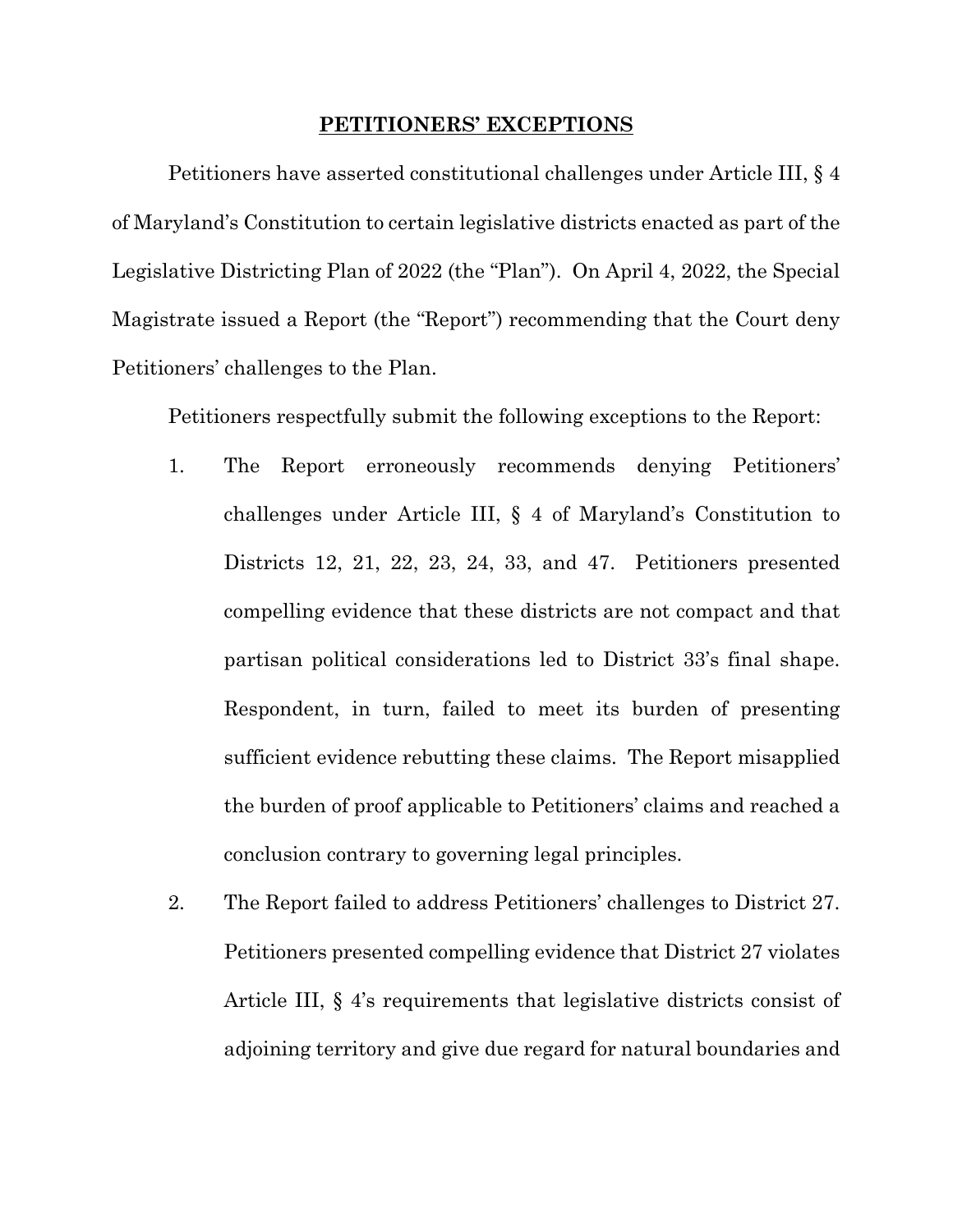the boundaries of political subdivisions. Respondent failed to present sufficient evidence rebutting these challenges.

Petitioners also respectfully submit the following exception to a discovery order issued by the Special Magistrate:

3. The Special Magistrate erred when he ruled that the doctrine of legislative privilege barred Petitioners from conducting discovery regarding why the challenged districts were drawn as they were.

Petitioners respectfully request that the Court: (1) sustain Petitioners' exceptions; (2) find that Districts 12, 21, 22, 23, 24, 27, 33, and 47 fail to meet the requirements of Article III, § 4 of Maryland's Constitution; and (3) find that the doctrine of legislative privilege does not bar Petitioners from conducting discovery regarding why the challenged districts were drawn as they were.

#### **STATEMENT OF THE FACTS**

In July 2021, following the 2020 decennial census, Bill Ferguson, President of the Maryland Senate, and Adrienne A. Jones, Speaker of the Maryland House of Delegates, formed the General Assembly's Legislative Redistricting Advisory Commission (the "LRAC"). The LRAC was charged with redrawing Maryland's congressional and state legislative maps. (Joint Stip. ¶ 6.)

The LRAC included Senator Ferguson, Delegate Jones, Senator Melony Griffith, and Delegate Eric G. Luedtke, all of whom are Democratic members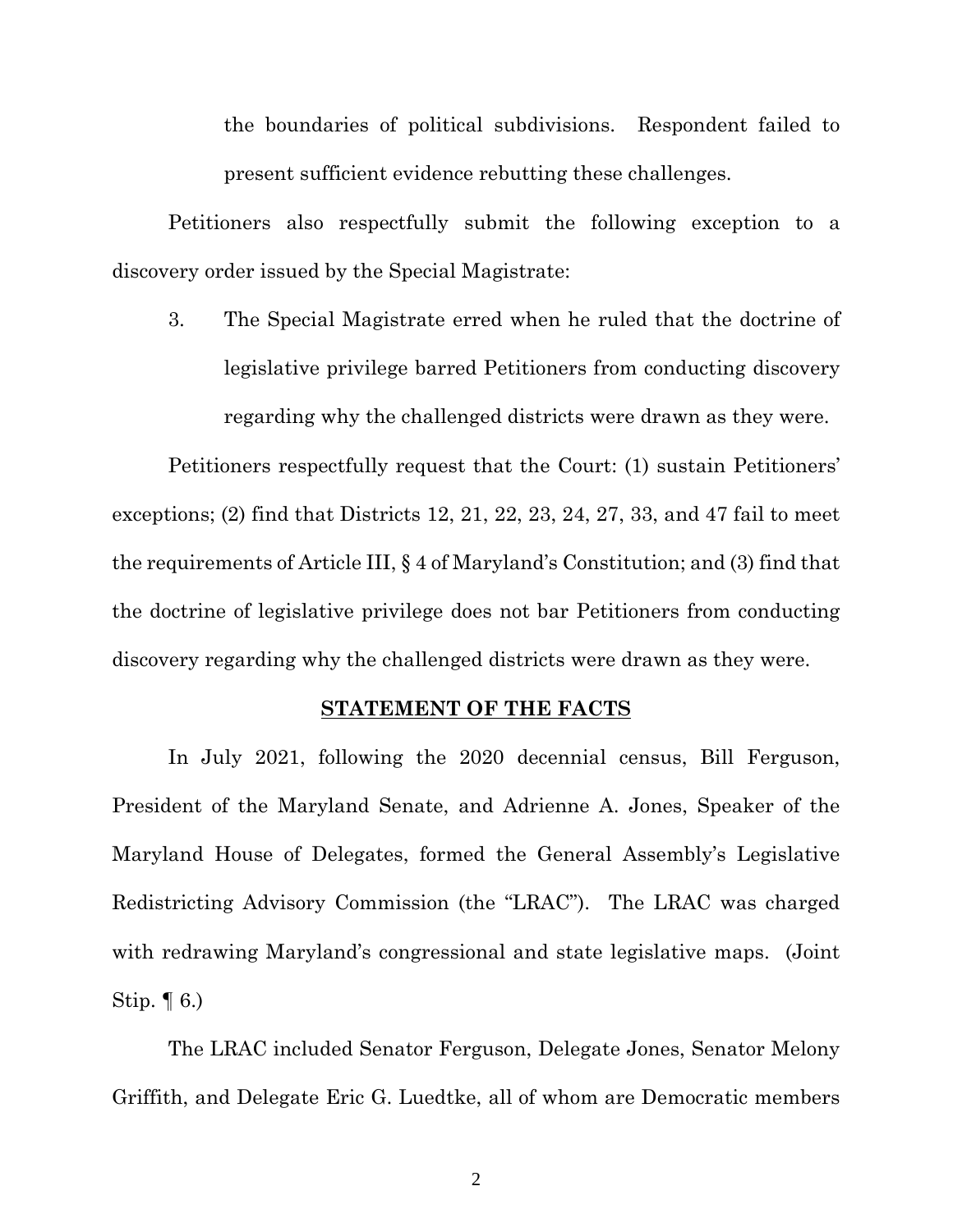of Maryland's General Assembly. Two Republicans, Senator Bryan W. Simonaire and Delegate Jason C. Buckel, also were appointed to the LRAC by Senator Ferguson and Delegate Jones. Karl S. Aro, who is not a member of Maryland's General Assembly, was appointed as Chair of the LRAC by Senator Ferguson and Delegate Jones. (*Id.* ¶ 7.)

On January 7, 2022, after conducting public hearings across the State, the LRAC adopted the Plan. Both Republican members of the LRAC opposed the Plan. (*Id.* ¶ 10.)

As detailed in the Argument Section below, the Plan created numerous legislative districts that violate the requirements of Article III, § 4 of Maryland's Constitution. Specifically, Districts 12, 21, 22, 23, 24, 33, and 47 violate Article III, § 4's mandate that all legislative districts shall be compact. Additionally, District 27 violates Article III, § 4's mandates that all legislative districts be contiguous and give due regard for natural boundaries and the boundaries of political subdivisions.

On January 12, 2022, the Plan was submitted to the General Assembly as Senate Joint Resolution No. 2 and House Joint Resolution No. 2. (*Id.* ¶ 11.) On January 27, 2022, the General Assembly enacted the Plan into law. All 32 Democratic members of Maryland's Senate voted in favor of the Plan. All 14 Republican members of the Maryland Senate present voted in opposition to the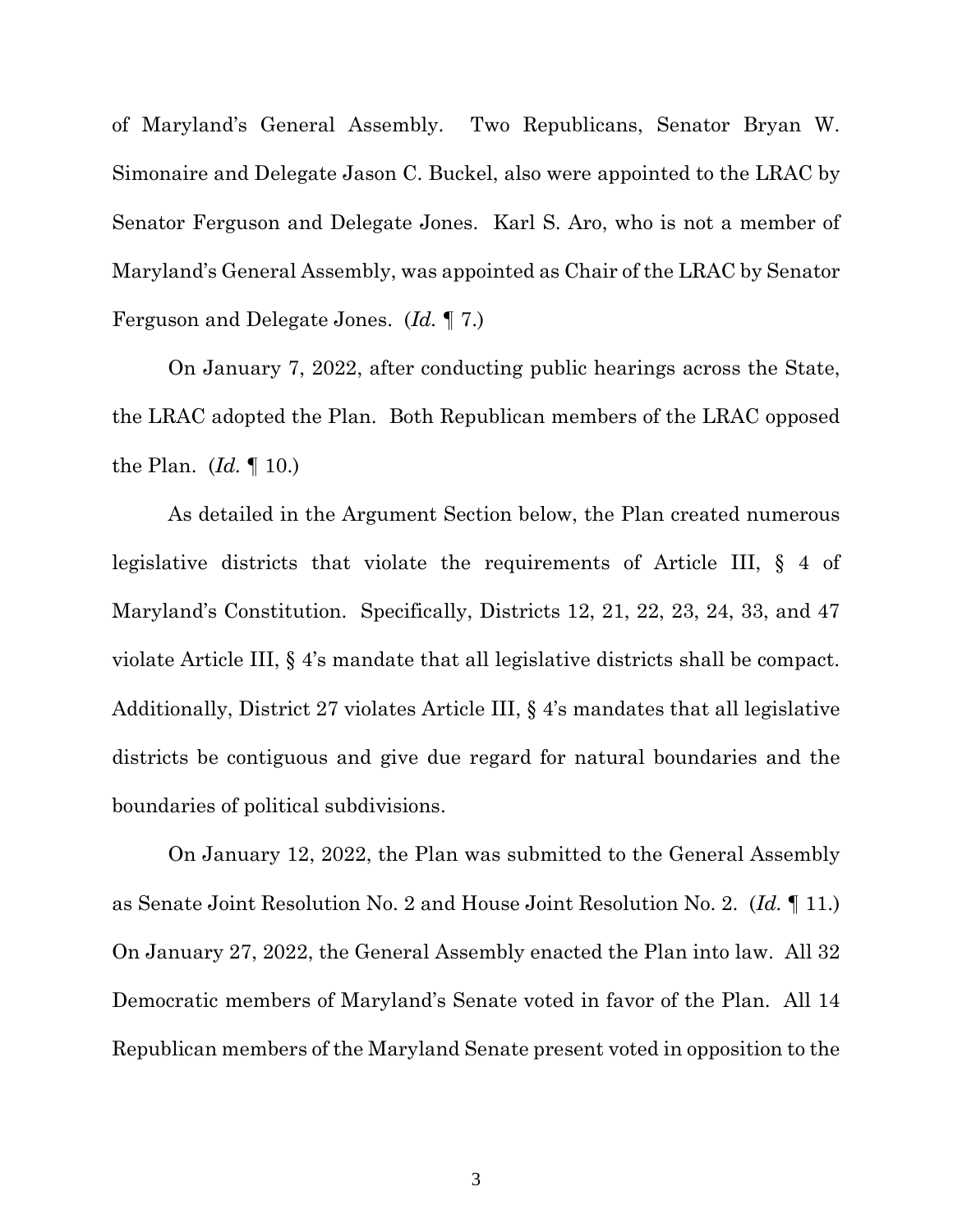Plan.[1](#page-6-0) In the House of Delegates, 95 of the 96 Democratic members of the House of Delegates present voted in favor of the Plan.[2](#page-6-1) All 42 Republican members of the House of Delegates voted in opposition to the Plan. (*Id.* ¶ 12.)

On February 10, 2022, Petitioners filed challenges to numerous legislative districts enacted under the Plan. Among others, Petitioners challenged Districts 12, 21, 22, 23, 24, 27, 33, and 47 because, as explained above, those districts violated various requirements of Article III, § 4 of the Maryland Constitution. Petitioners further alleged that political considerations trumped constitutional requirements in the creation of these districts.[3](#page-6-2)

After Respondent filed a motion to dismiss and the Special Magistrate issued a scheduling order, Petitioners and Respondent engaged in a cooperative exchange of discovery. During that process, Petitioners sought

<span id="page-6-0"></span><sup>1</sup> One Republican member of the Senate was absent (excused) at the time of the vote. (Joint Stip.  $\P$  12 n.1.)

<span id="page-6-1"></span><sup>2</sup> Three Democratic members of the House of Delegates were absent (excused) at the time of the vote. One Democratic member of the House of Delegates cast no vote. (Joint Stip. ¶ 12 n.2.)

<span id="page-6-2"></span><sup>3</sup> Petitioners also challenged Districts 7, 9, 25, 31, and 42. Based on information learned in discovery, and a discovery ruling issued by the Special Magistrate on the issue of legislative privilege, which is discussed in detail below and which materially limited Petitioners' ability to prove certain of their claims, Petitioners did not present evidence concerning these districts during the evidentiary hearing before the Special Magistrate.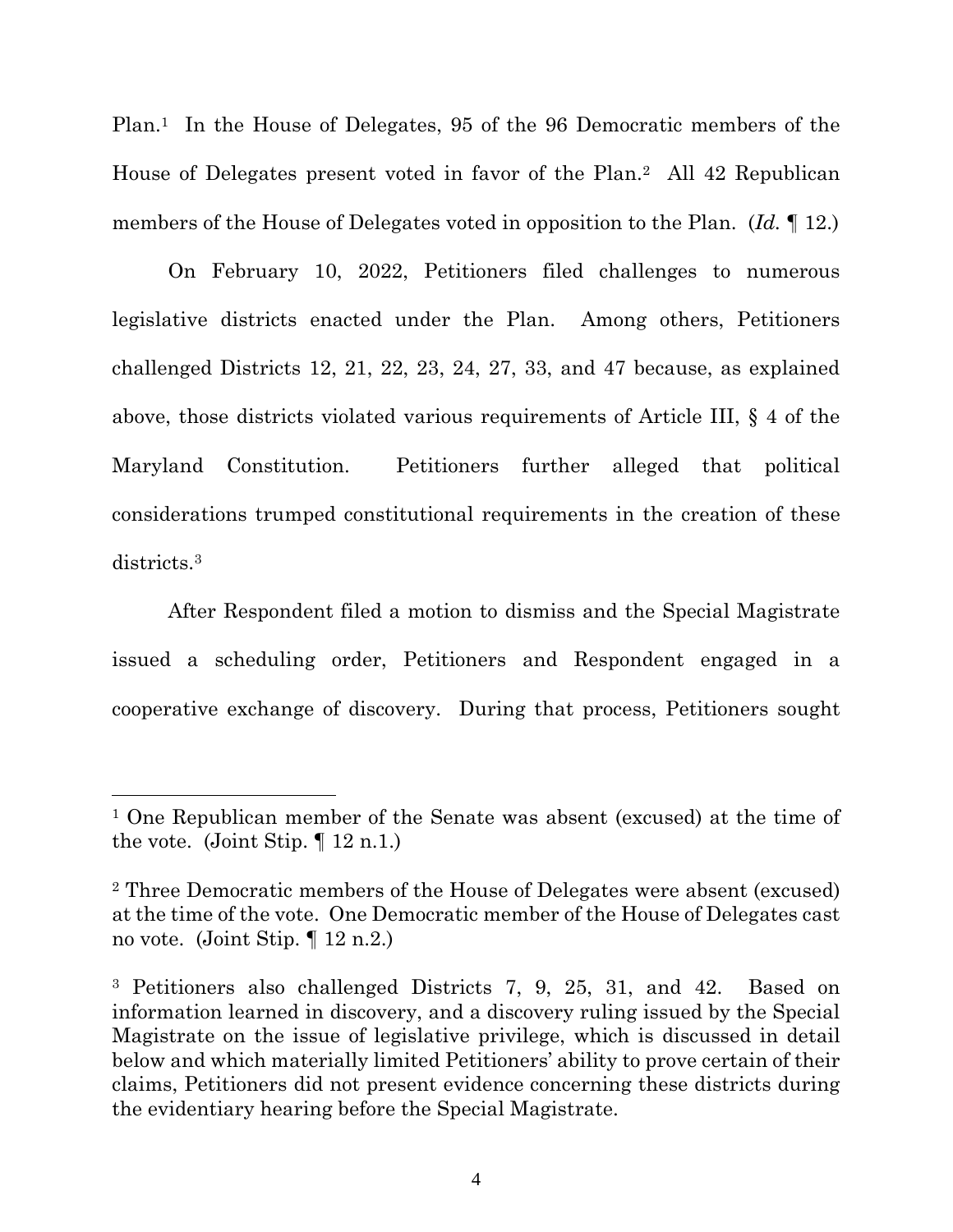discovery from Respondent necessary to establish their claims that partisan political considerations played a leading role in the creation of certain legislative districts under the Plan. Specifically Petitioners sought discovery concerning: (1) who was responsible for the actual drawing or construction of the specific legislative districts Petitioners challenged; (2) if a computer program was used, what criteria was the program instructed to use to draw the legislative districts Petitioners challenged; (3) who provided instructions to the actual map drawer(s) regarding what factors or other criteria were to be used in drawing the legislative districts Petitioners challenged; and (4) what specific instructions were given to the map drawer(s) regarding the various legislative districts Petitioners challenged. (Am. Order of the Special Mag. Regarding Discovery at 4-5.) Respondent refused to provide this information to Petitioners, claiming that the information was protected from disclosure by legislative privilege. (*Id.*)

Petitioners and Respondent presented their dispute concerning the applicability of legislative privilege to Petitioners' requested discovery to the Special Magistrate. The Special Magistrate ultimately sided with Respondent, finding that legislative privilege barred Petitioners from seeking the above discovery. (*Id.* at 9.) The Special Magistrate's ruling thus denied Petitioners access to critical evidence supporting their claims that partisan political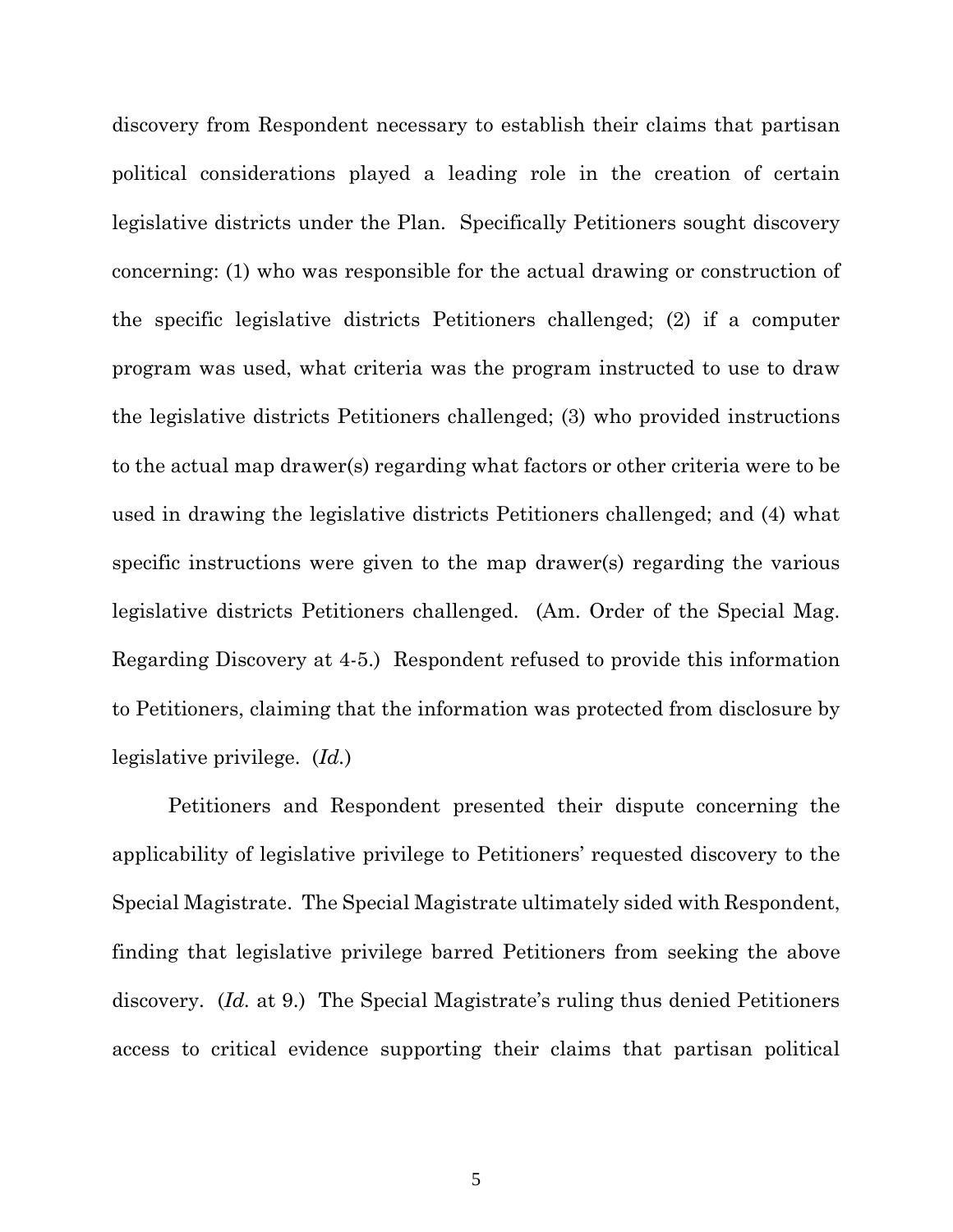considerations played a leading role in the creation of certain legislative districts under the Plan.

On March 23 and 24, 2022, the Special Magistrate held an evidentiary hearing concerning Petitioners' challenges to the Plan (as well as challenges presented by other petitioners). During that hearing, Petitioners called four witnesses and introduced 18 exhibits (not including the parties' joint stipulation) in support of their challenges. (*See generally* https://mdcourts.gov/coappeals/highlightedcases#2022districting.) Even without access to the discovery Respondent withheld under a claim of legislative privilege, Petitioners presented compelling evidence (set forth in detail in the Argument Section below) concerning the ways in which Districts 12, 21, 22, 23, 24, 27, 33, and 47 violated Article III, § 4 of Maryland's Constitution. Specifically, Petitioners' evidence demonstrated that: (1) Districts 12, 21, 22, 23, 24, 33, and 47 were not compact and that partisan political consideration played a leading role in the creation of District 33; and (2) District 27 was not contiguous and during its creation due regard was not given for natural boundaries or the boundaries of political subdivisions. Respondent failed to present sufficient rebuttal evidence to any of these claims.

On April 4, 2022, the Special Magistrate issued the Report. Despite the extensive evidence Petitioners presented and Respondent's failure to present sufficient rebuttal evidence, the Report recommended that the Court deny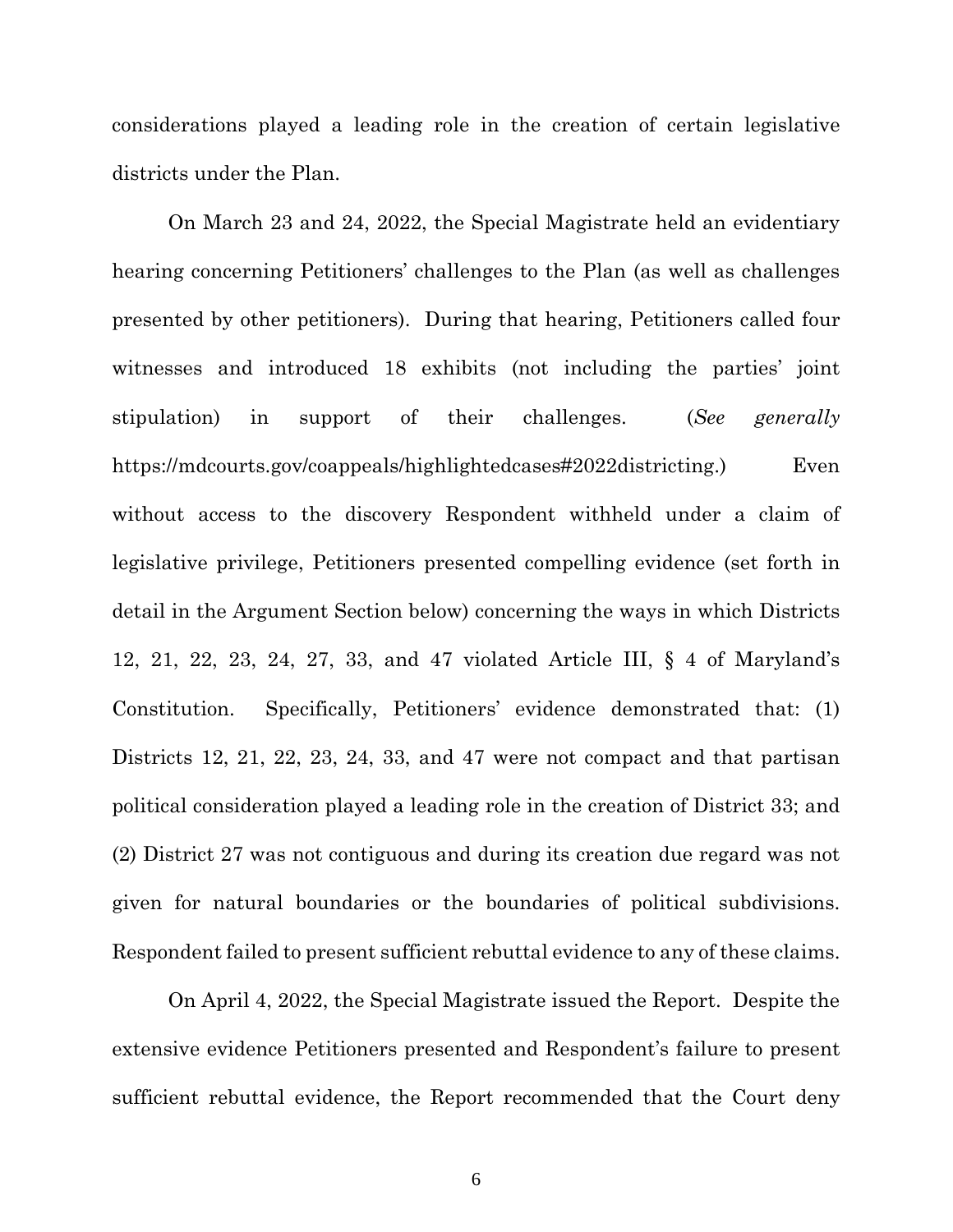Petitioners' challenges. (Report at 26-27.) The Report based its

recommendation on the following brief analysis:

 The evidentiary hearing focused almost entirely on one aspect of redistricting – that the districts be "compact." It is clearly an important element and, in some instances, may be dispositive because of its nexus to gerrymandering. But it is not the only element, and historically has been regarded as being subject to other considerations – predominantly equality of population, the Federal Voting Rights Act and other supervening Federal requirements, contiguity, and, although on its own not a Constitutional consideration, trying to keep people in their home districts where they are closer to the local needs and politics. Thus, in *Matter of Legislative Districting*, 370 Md. 312, 361 (2002) – the case in which the Court of Appeals drew the redistricting plan – the Court acknowledged:

"that the redistricting process is a political exercise for determination by the legislature and, therefore, that the presumption of validity accorded districting plans applied with equal force to the resolution of a compactness challenge [citing *In re Legislative Districting, supra*, 299 Md. 681, 688]. Thus, we instructed, 'the function of the courts is limited to assessing whether the principles underlying the compactness and other constitutional requirements have been fairly considered and applied in view of all relevant considerations, and not to insist that the most geometrically compact district be drawn."

 There has been no unanswered assertion here that the LRAC Plan is in violation of the equality of population requirement or the Voting Rights Act. A comparison of the current plan with the one it replaces shows that an attempt was made to keep voters in their current districts, with which they are familiar, and to avoid crossing political or natural boundary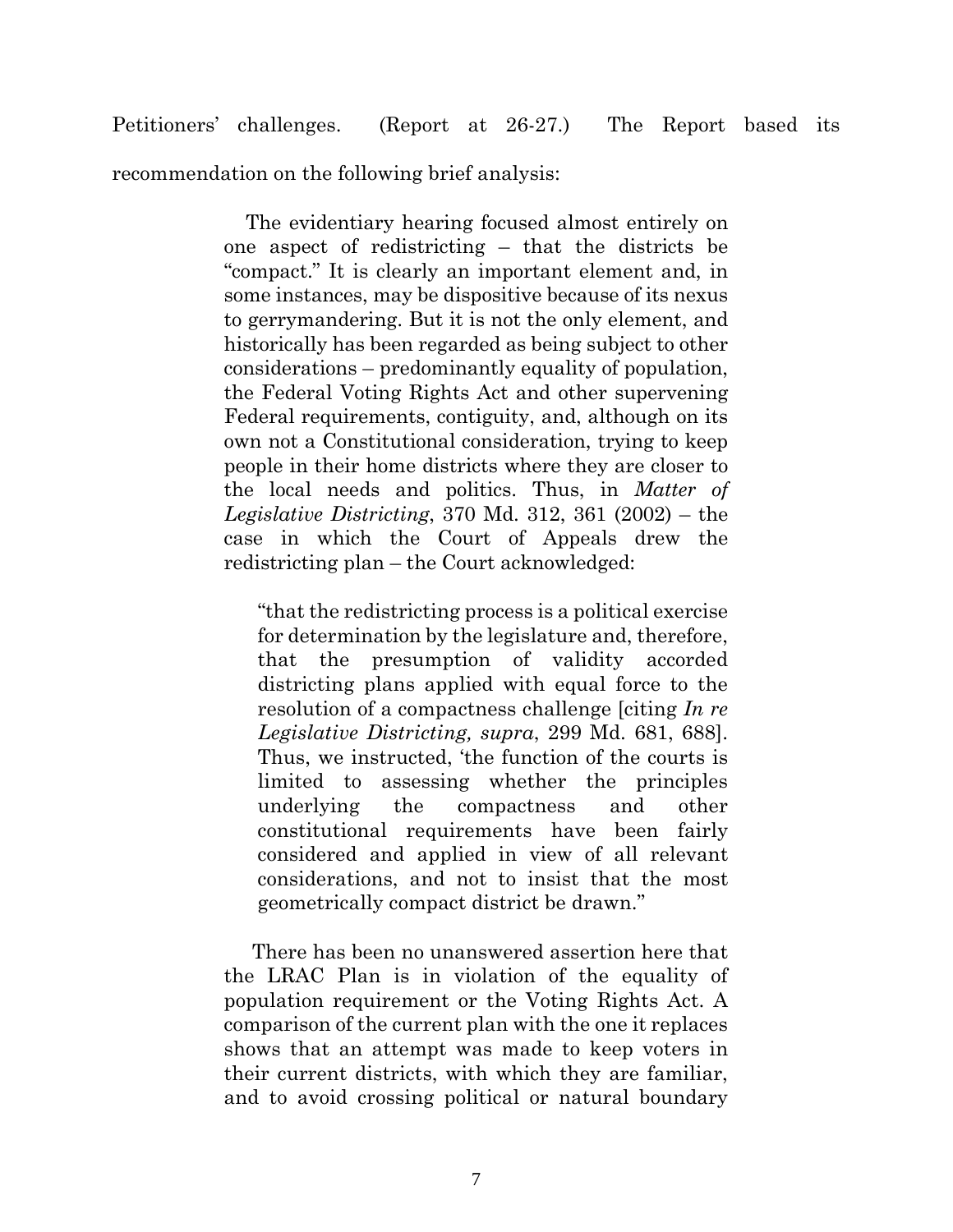lines except when required to achieve or maintain population equality. Suggestions in the petitions that political considerations played a role were all on "information and belief" and were not supported by any compelling evidence.

(*Id*.)

#### **ARGUMENT**

### **I. The Requirements of Article III, § 4**

Article III, § 4 of Maryland's Constitution provides: "Each legislative district shall consist of adjoining territory, be compact in form, and of substantially equal population. Due regard shall be given to natural boundaries and the boundaries of political subdivisions." These requirements are mandatory. *In re Legislative Districting of the State*, 370 Md. 312, 356 (2002). They "cannot be subordinated to justifications not mandated by the Federal or State Constitutions." *In re 2012 Legislative Districting of the State*, 436 Md. 121, 135 (2013).

Thus, while numerous factors not listed in Article III, § 4 may be considered when drawing legislative districts, the mandates of Article III, § 4 must be met. As this Court has explained:

> But neither discretion nor political considerations and judgments may be utilized in violation of constitutional standards. In other words, if in the exercise of discretion, political considerations and judgments result in a plan in which districts: are noncontiguous; are not compact; with substantially unequal populations; or with district lines that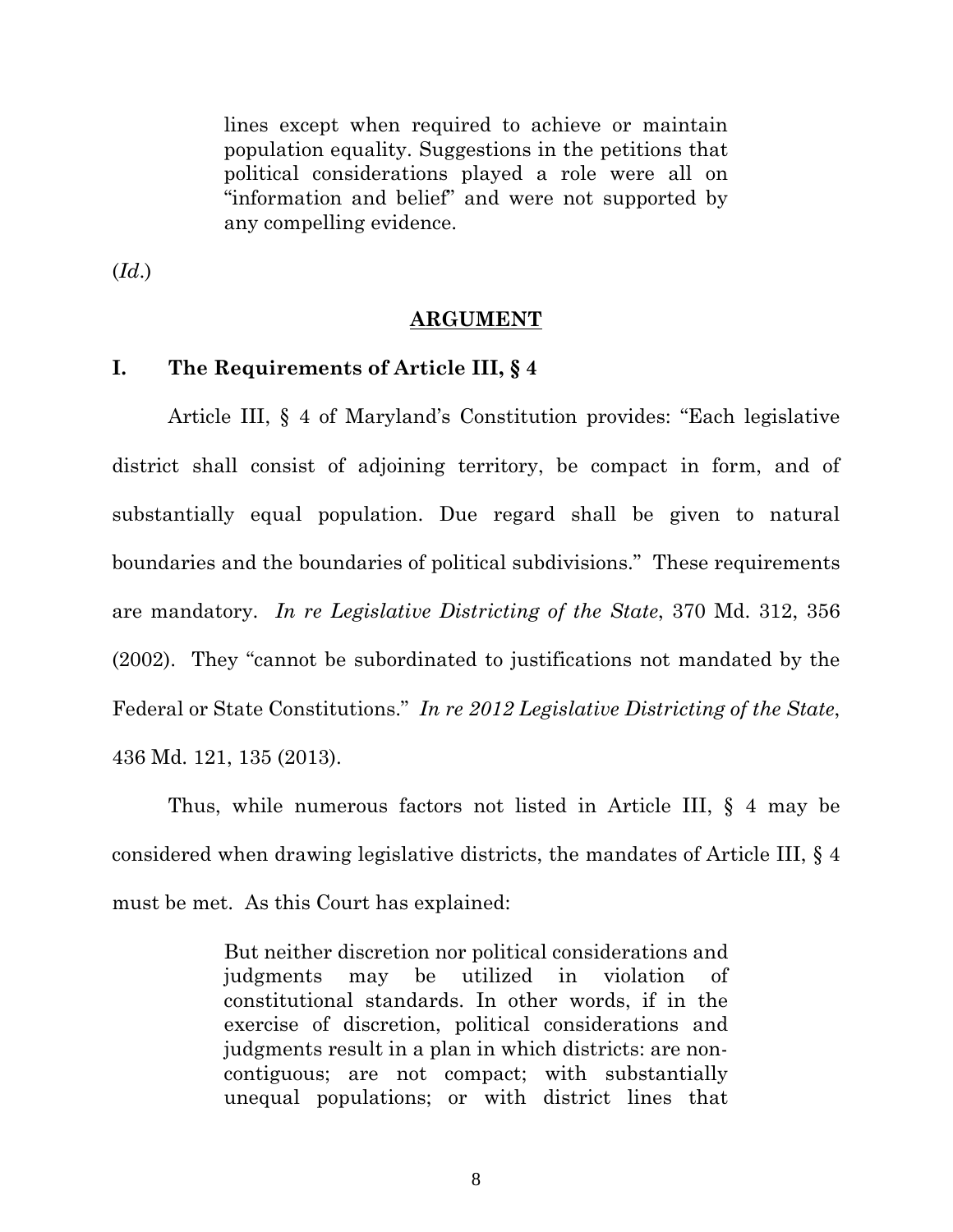unnecessarily cross natural or political subdivision boundaries, that plan cannot be sustained. That a plan may have been the result of discretion, exercised by the one entrusted with the responsibility of generating the plan, will not save it. The constitution "trumps" political considerations. Politics or nonconstitutional considerations never "trump" constitutional requirements.

### *In re Legislative Districting of the State*, 370 Md. at 370.

The requirements of Article III, § 4 are mandatory because they protect important interests. "[T]he contiguity and compactness requirements, and particularly the latter, are intended to prevent political gerrymandering." *In re Legislative Districting of State*, 299 Md. 658, 675 (1982). "The contiguity requirement mandates that there be no division between one part of a district's territory and the rest of the district; in other words, contiguous territory is territory touching, adjoining and connected, as distinguished from territory separated by other territory." *Id.* at 675-76. Compactness requires "a close union of territory (conducive to constituent-representative communication)." *Id.* at 688.

The "due regard" requirement is "integrally related to the compactness and contiguity requirements" and is intended "to preserve those fixed and known features which enable voters to maintain an orientation to their own territorial areas." *Id.* at 681. The "due regard" requirement also recognizes the critical role that Maryland's counties play in the governance of the State.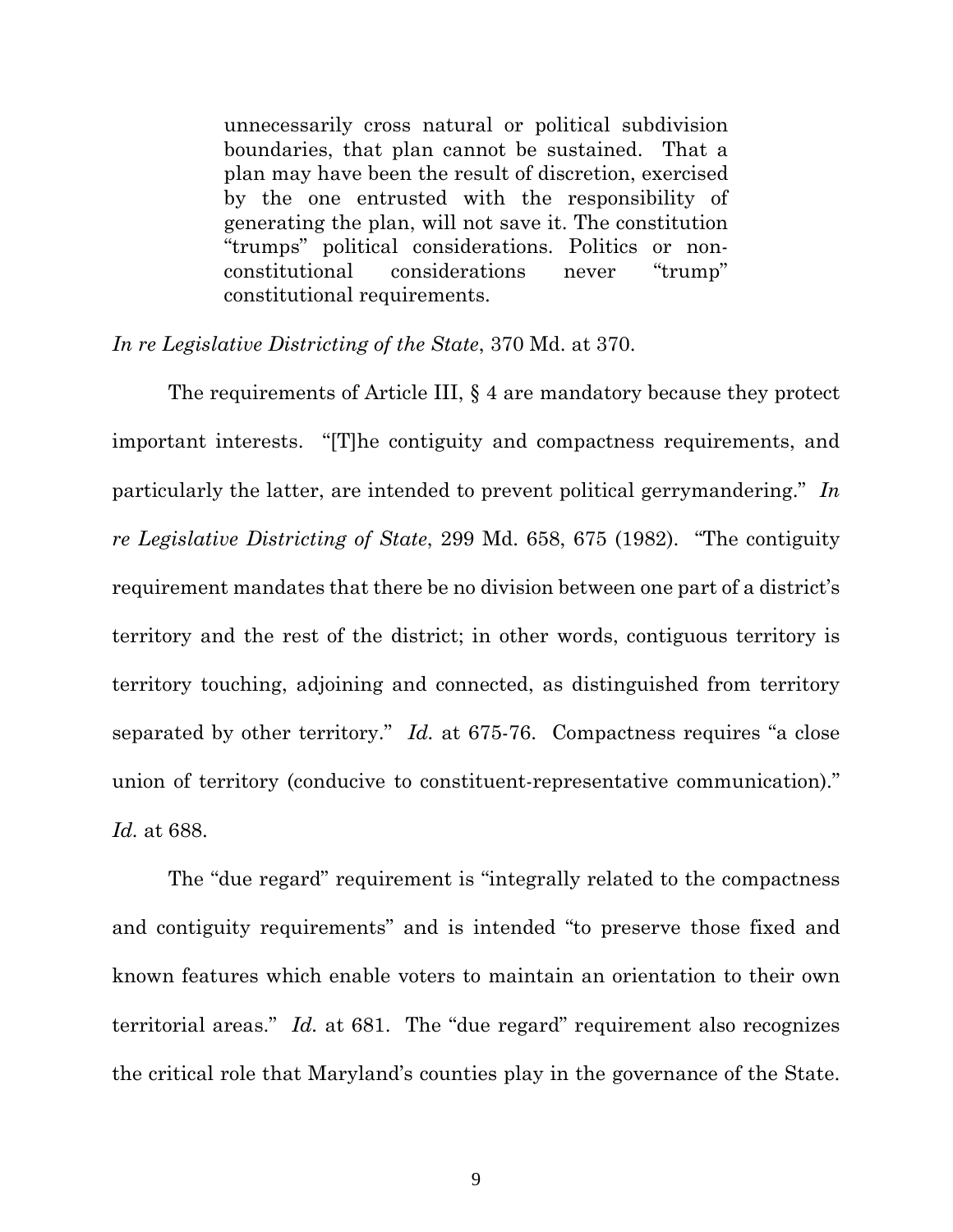*In re Legislative Districting of the State*, 370 Md. at 357-60. In sum, the "due regard provision works to preserve local political interests, insofar as it ensures geographically concurrent political representation, and acts as a deterrent to the gerrymandering of legislative districts." *In re 2012 Legislative Districting of the State*, 436 Md. at 152.

Critically for purposes of these exceptions, once a petitioner presents "compelling evidence" in support of a challenge under Article III, § 4, "the State has the burden of producing sufficient evidence to show that the districts are contiguous and compact, and that due regard was given to natural and political subdivision boundaries." *Id.* at 137-38. Additionally, while it is not necessary "that the most geometrically compact district be drawn," the State must show that "the principles underlying compactness and other constitutional requirements have been fairly considered and applied in view of all relevant considerations." *In re Legislative Districting of the State*, 370 Md. at 361.

### **II. Specific Exceptions to the Report**

#### **A. Exception 1**

At the evidentiary hearing, Petitioners presented compelling evidence that Districts 12, 21, 22, 23, 24, 33, and 47 are not compact. In light of just how non-compact these districts are, it is clear that the constitutional requirement of compactness was not fairly considered or applied in their creation. Respondent, moreover, failed to present sufficient evidence to rebut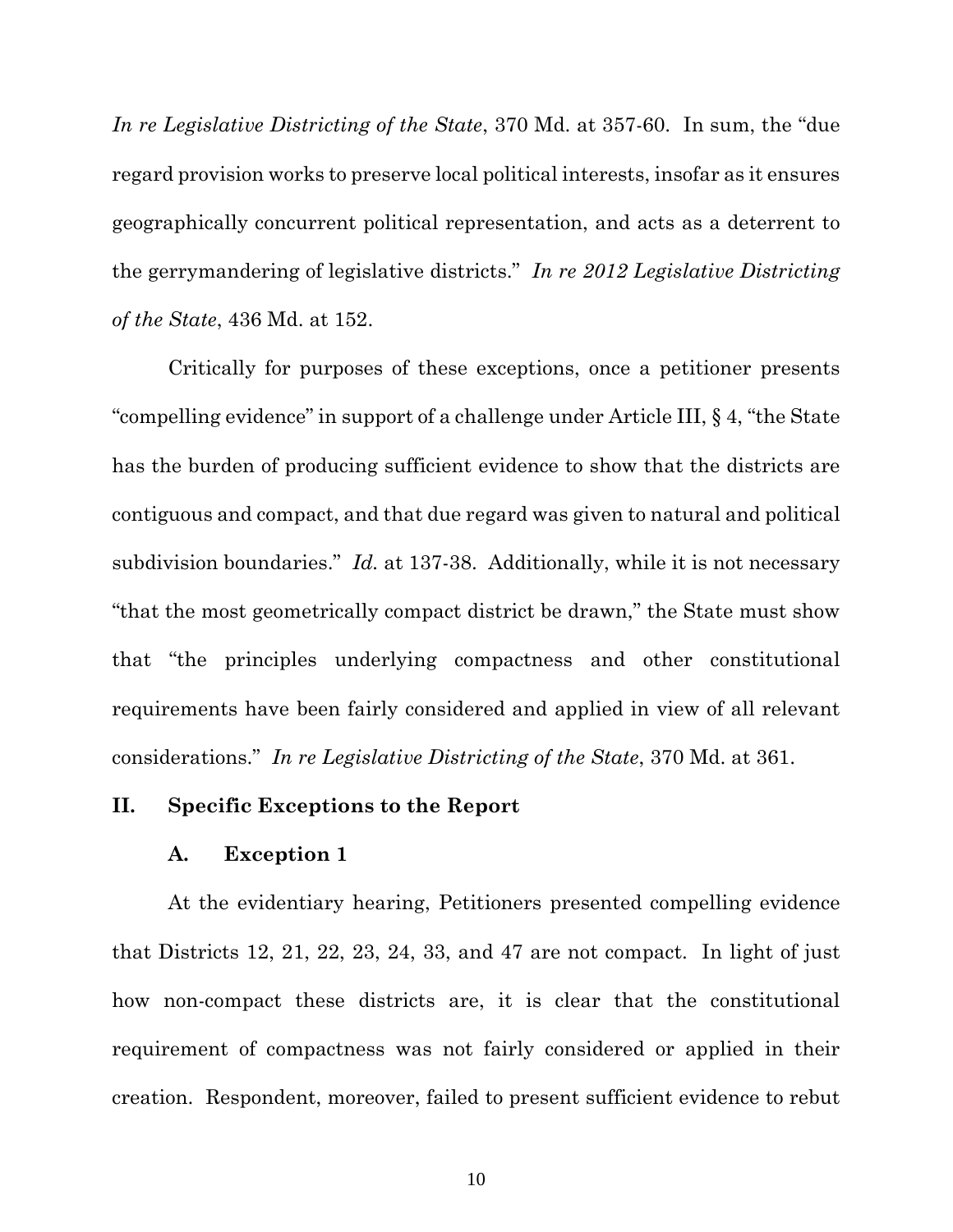these challenges. The Report nonetheless recommended denying Petitioners claims. In doing so, the Report misapplied the applicable burden of proof and reached a conclusion contrary to governing legal principles.

# **1. Petitioners' Compelling Evidence of Lack of Compactness**

# **a. Recognized Compactness Measurements**

The Report correctly summarized the importance of compactness in redistricting:

> Compactness has become a central issue in redistricting because the lack of it is regarded as evidence of impermissible gerrymandering, which itself has become much more of a central legal (not just political) issue in redistricting. With that new significance has come a bevy of experts, mostly from academia, with varying ways of statistically measuring compactness that have been accepted by the courts in redistricting cases.

(Report at 4.)

Petitioners introduced expert testimony concerning four commonly used metrics for measuring the compactness of legislative districts: Reock, Polsby-Popper, Inverse Schwartzberg, and Convex Hull. The four metrics address various aspects of compactness.

The first three metrics are based on comparing a drawn electoral district to a circle, which is the most compact shape. The Reock score looks at the ratio of the area of the district to the area of the smallest circle that would enclose the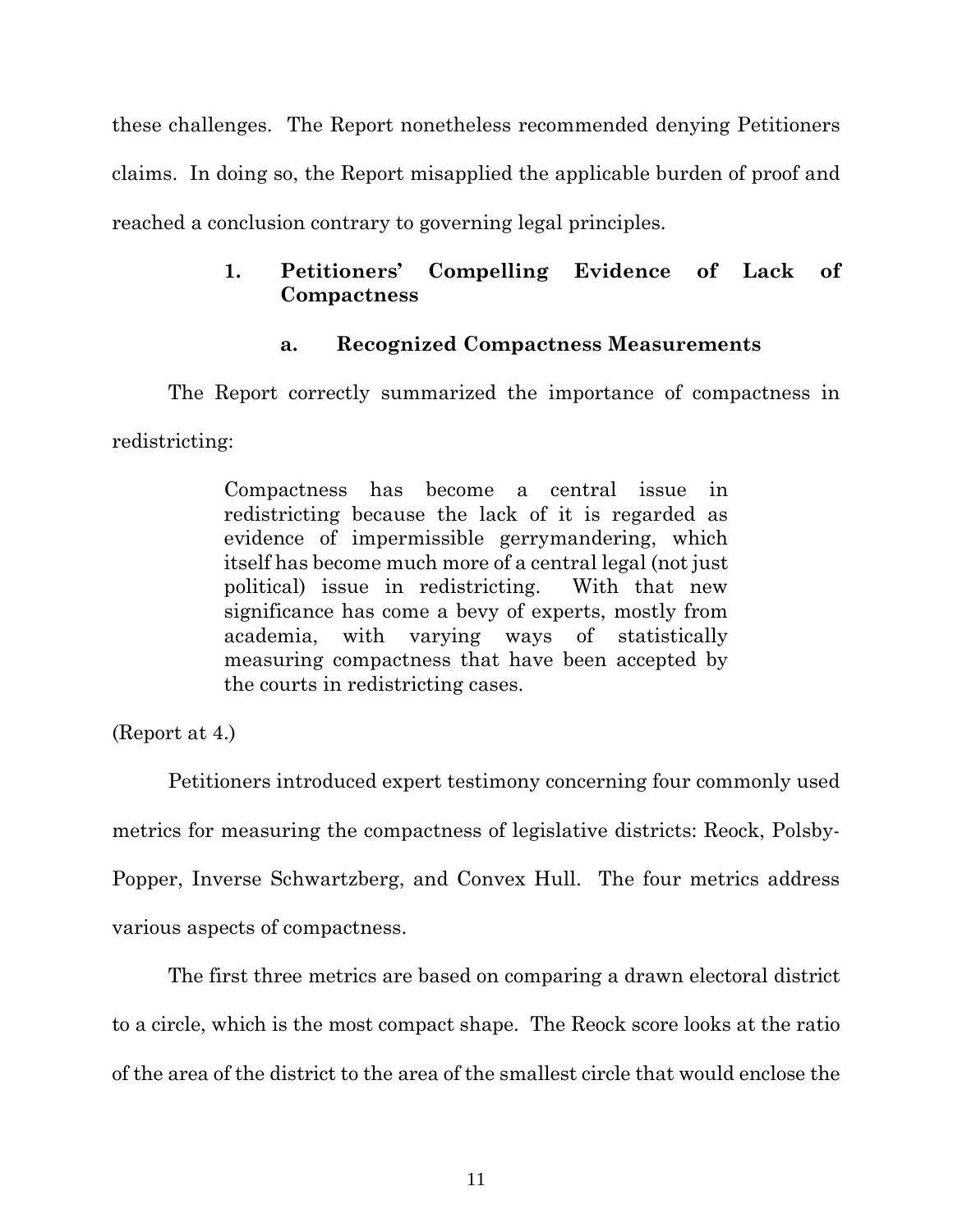district (also known as a "minimum bounding circle"). A "perfect" Reock score is 1, while a zero is a theoretical perfectly non-compact district. (Mar. 23, 2022 Evid. Hrg., Part 1, at 1:34:00-1:37:40; Pet. Ex. 14A.)[4](#page-14-0)

The Polsby-Popper score looks at the ratio of the area of a district to the area of a circle that has the same perimeter as the district. A "perfect" Polsby-Popper score is 1, while a theoretical perfectly non-compact district would score a zero. In a state like Maryland with jagged coastlines and inlets, the Polsby-Popper scores will naturally be lower than in other similarly situated states. (Mar. 23, 2022 Evid. Hrg., Part 1, at 1:37:45-1:39:00; Pet. Ex. 14B.)

The Inverse Schwartzberg score takes the perimeter of the district and compares it to the perimeter (circumference) of a circle that has the same area as the district. By taking the inverse (dividing the number "1" by this score), the scores are, like the above scores, scaled from 0 to 1, with 1 representing a perfectly compact district. (Mar. 23, 2022 Evid. Hrg., Part 1, at 1:39:05-1:40:00; Pet. Ex. 14C.)

The final measure of compactness introduced by Petitioners is the Convex Hull score. It is similar to the Reock score except that it uses the minimum bounding *polygon* instead of the minimum bounding *circle*. By

<span id="page-14-0"></span><sup>4</sup> Recordings of the evidentiary hearing before the Special Magistrate are available at https://www.courts.state.md.us/coappeals/highlightedcases.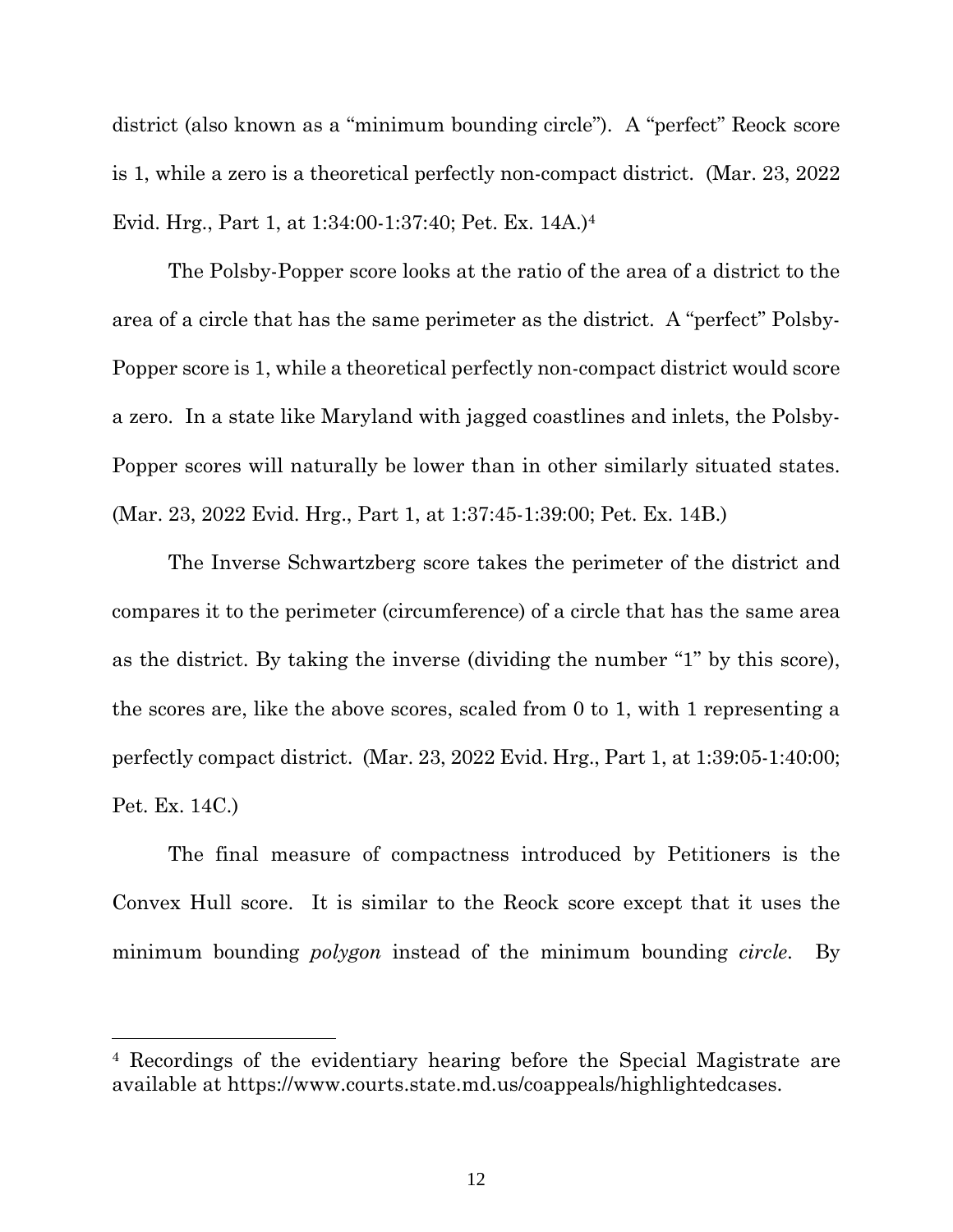allowing for shapes other than a circle to be the benchmark, the Convex Hull score recognizes that compactness can come in many forms other than a perfect circle. Like the other scores, a 1 is the most compact district and a zero is a theoretical non-compact district. (Mar. 23, 2022 Evid. Hrg., Part 1, at 1:40:00- 1:43:00; Pet. Ex. 14D.)

### **b. District 12**

District 12 stretches from southcentral Howard County in the west and, through several twists and turns, ends in Glen Burnie and Marley Heights in Anne Arundel County in the east. A simple eye test reveals that it is not compact under any reasonable meaning of the word:



(Pet. Ex. 12, at 6.)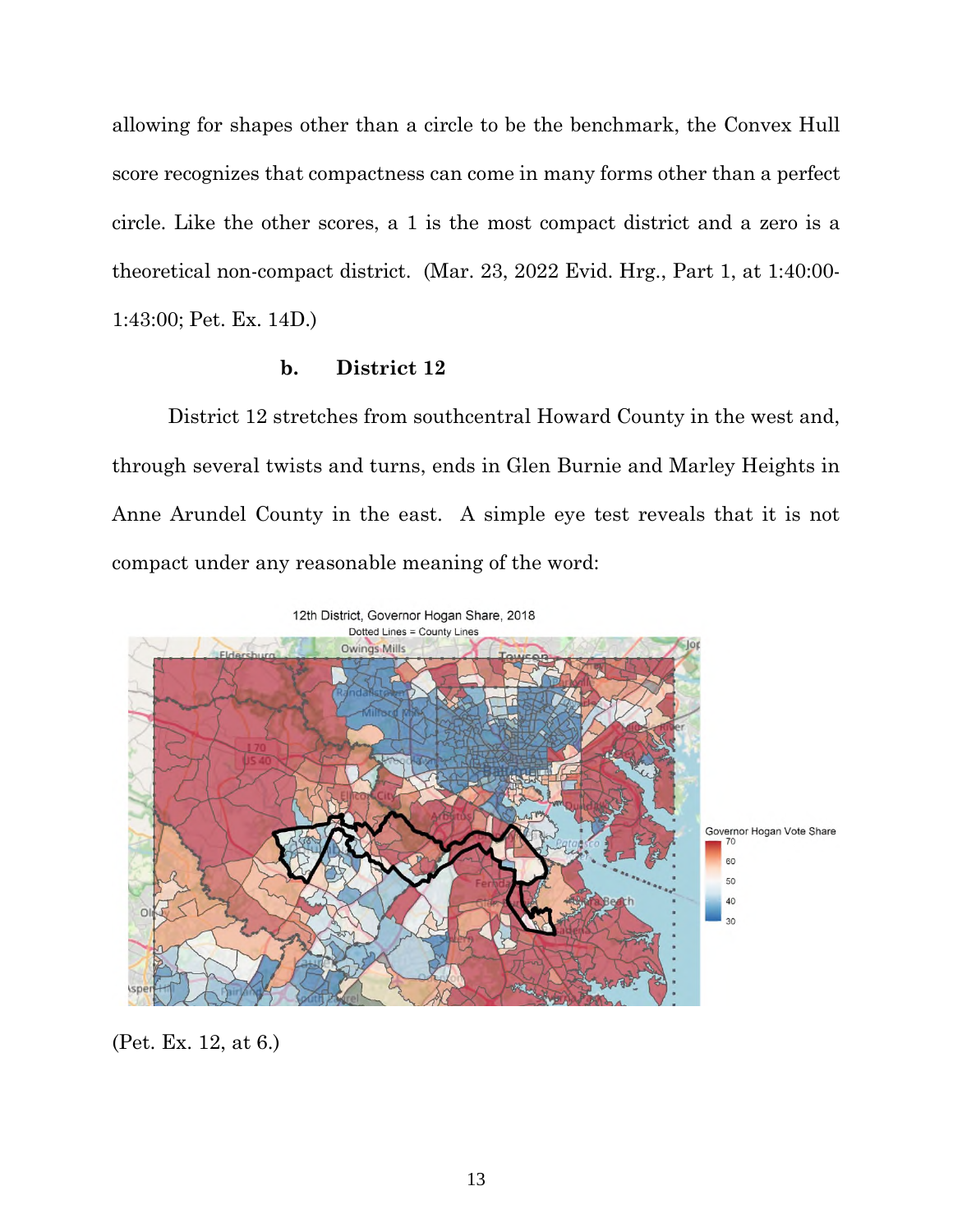District 12's scores under the Reock (.138), Polsby-Popper (.110), Inverse Schwartzberg (.332), and Convex Hull (.433) metrics confirm the eye test. (Pet. Ex. 3, 4, 5, 6.) Indeed, when District 12's scores are compared to other state legislative districts enacted over the past two redistricting cycles from around the country, it is clear that District 12 is not compact:

- District 12's Reock score of 0.138 is a lower score than 98% of other legislative districts enacted around the country from 2002-2020. (Mar. 23, 2022 Evid. Hrg., Part 1, at 1:53:10; Pet. Ex. 7.)
- District 12's Polsby-Popper score of 0.110 is lower than 96% of other legislative districts enacted around the country from 2002-2020. (Mar. 23, 2022 Evid. Hrg., Part 1, at 1:55:30; Pet. Ex. 8.)
- District 12's Inverse Schwartzberg Score of 0.332 is lower than 96% of the legislative districts enacted around the country from 2002-2020. (Mar. 23, 2022 Evid. Hrg., Part 1, at 2:04:45; Pet. Ex. 9.)
- District 12's Convex Hull score of 0.434 is lower than 98% of the legislative districts enacted around the country from 2002-2020. (Mar. 23, 2022 Evid. Hrg., Part 1, at 2:06:50; Pet. Ex. 10.)
- Of the 13,473 districts that have been drawn around the country over the past two decades, 13,378 have scored better than District 12 on at least one compactness metric. In other words, almost every district drawn over the past 20 years has at least some aspect of compactness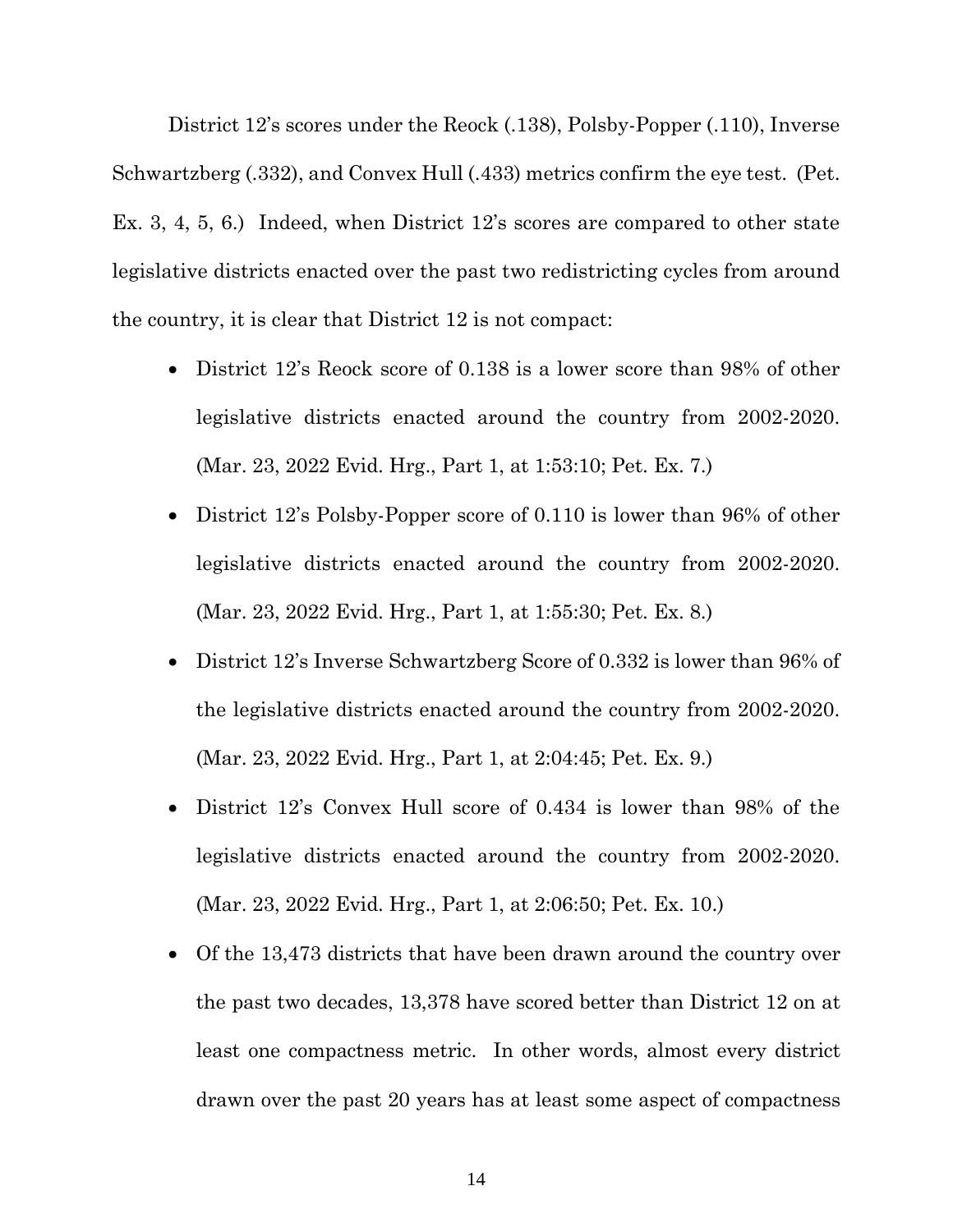that exceeds the qualities of District 12. (Mar. 23, 2022 Evid. Hrg., Part 1, at 2:13:45-2:14:05; Pet. Ex. 11.)

### **c. District 21**

District 21 is shaped like a boomerang laying across Prince George's County and Anne Arundel County. It includes the College Park area in the southwest, Laurel and Maryland City in the north, and a divided Crofton in the southeast. Like District 12, District 21's lack of compactness is clear:



(Pet. Ex. 12, at 9.)

District 21's obvious lack of compactness is confirmed by its scores under the Reock (.288), Polsby-Popper (.125), Inverse Schwartzberg (.354), and Convex Hull (.504) metrics. (Pet. Ex. 3, 4, 5, 6.) And like District 12, when compared to other state legislative districts enacted over the past two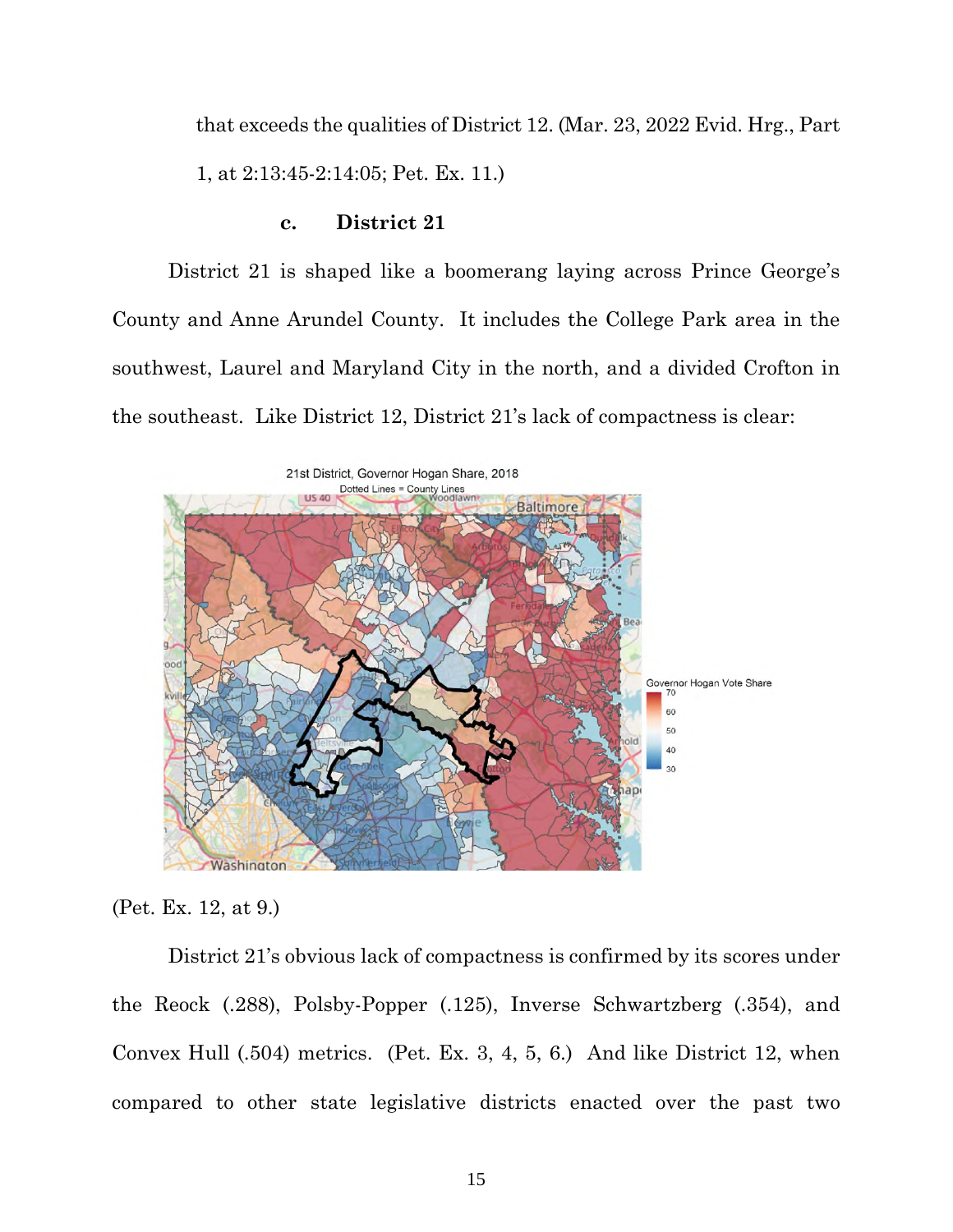redistricting cycles from around the country, it is clear that District 21 is not compact:

- In the past two redistricting cycles, 94% of the legislative districts enacted around the country have higher Polsby-Popper scores than District 21. (Mar. 23, 2022 Evid. Hrg., Part 1, at 1:56:00; Pet. Ex. 8.)
- In the past two redistricting cycles, 94% of the legislative districts enacted around the country have higher Inverse Schwartzberg scores than District 21. (Mar. 23, 2022 Evid. Hrg., Part 1, at 2:04:50; Pet. Ex. 9.)
- In the past two redistricting cycles, 96% of the legislative districts enacted around the country have higher Convex Hull scores than District 21. (Mar. 23, 2022 Evid. Hrg., Part 1, at 2:07:15; Pet. Ex. 10.)
- Only 2.41% of all legislative districts enacted around the country perform worse on all compactness metrics than does District 21. (Pet. Ex. 11.)

### **d. District 33**

District 33 is yet another legislative district with a shape that defies easy description: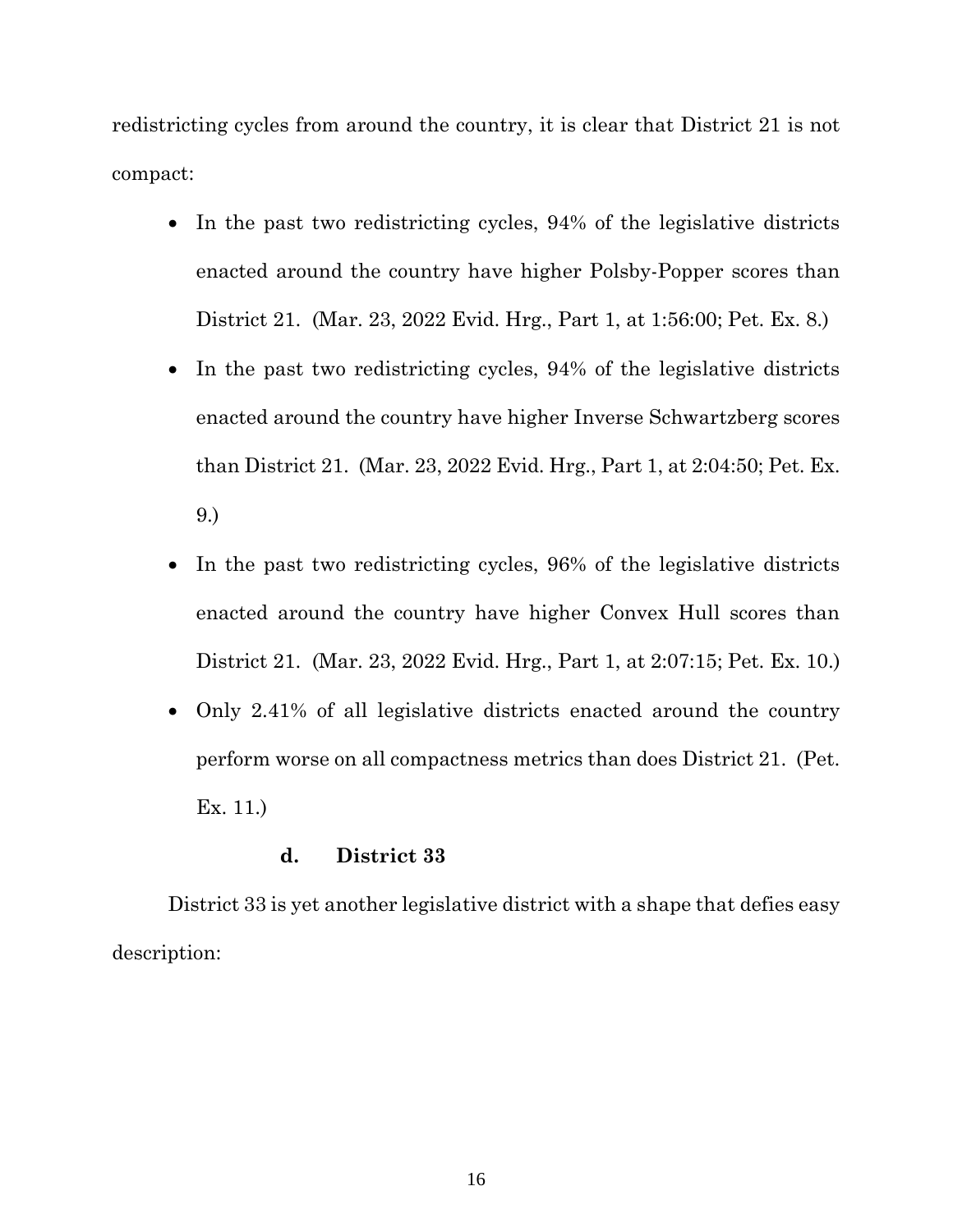

(Pet. Ex. 12, at 26.)

District 33's scores under the Polsby-Popper (.140), Inverse Schwartzberg (.374), and Convex Hull (.568) metrics (Pet. Ex. 4, 5, 6) do not compare favorably to other state legislative districts enacted over the past two redistricting cycles around the country:

- In the past two redistricting cycles, 93% of the legislative districts enacted around the country have higher Polsby-Popper scores than District 33. (Mar. 23, 2022 Evid. Hrg., Part 1, at 1:56:20; Pet. Ex. 8.)
- In the past two redistricting cycles, 92% of the legislative districts enacted around the country have higher Inverse Schwartzberg scores than District 33. (Mar. 23, 2022 Evid. Hrg., Part 1, at 2:05:10; Pet. Ex. 9.)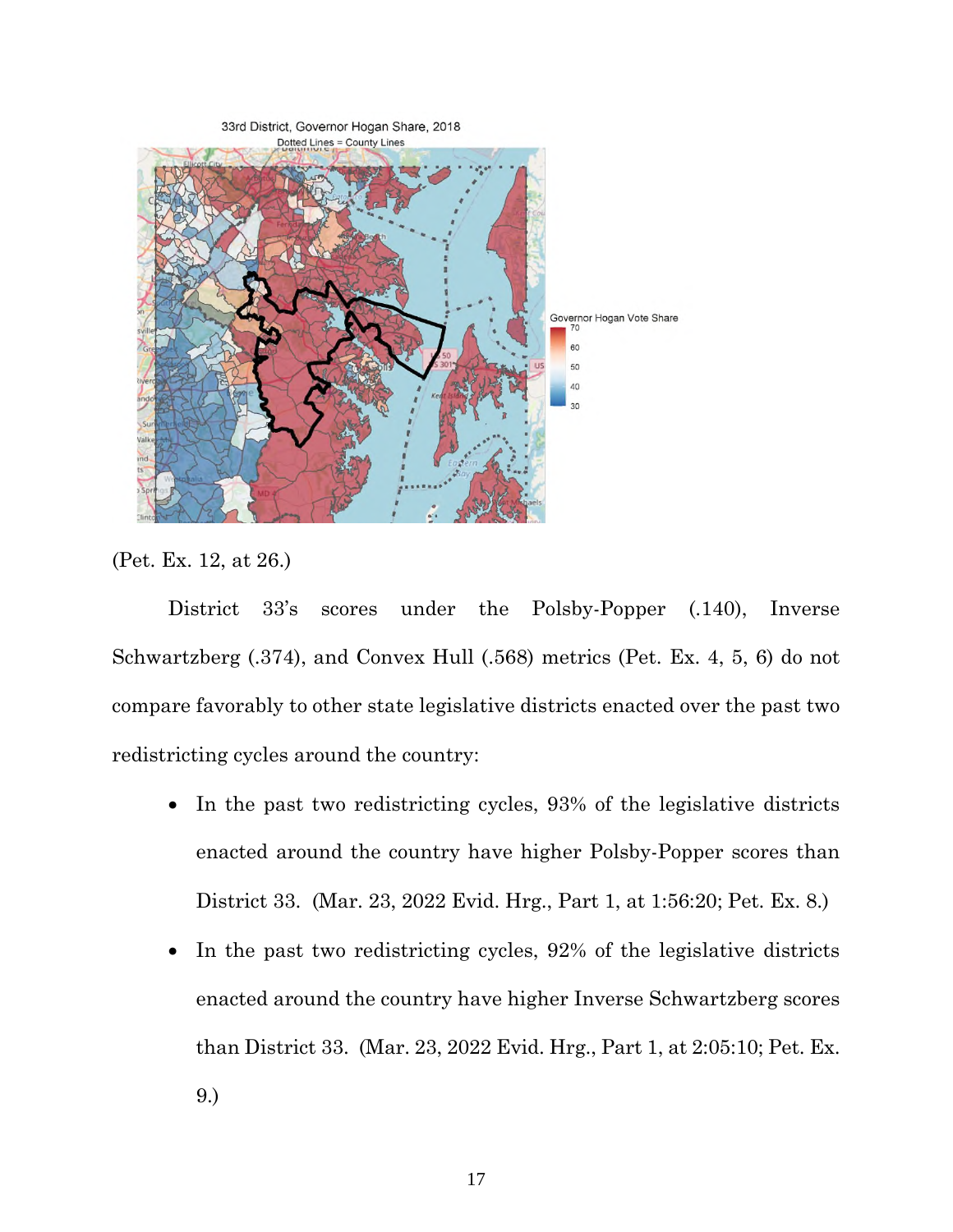- In the past two redistricting cycles, 91% of the legislative districts enacted around the country have higher Convex Hull scores than District 33. (Mar. 23, 2022 Evid. Hrg., Part 1, at 2:07:25; Pet. Ex. 10.)
- Only 4.71% of all legislative districts enacted around the country perform worse on all compactness metrics than does District 33. (Pet. Ex. 11.)

Petitioners also presented substantial evidence regarding why District 33 is not compact. Simply put, partisan political considerations played a leading role in the creation of District 33 and trumped the requirements of Article III, § 4 in arriving at District 33's final shape.

First, the boundary of District 33 and District 31 was drawn in a surgical way to remove from District 33 the neighborhood of a sitting Republican Delegate. Rachel Munoz, a Republican member of the House of Delegates who currently represents District 33, lives in the Cypress Point neighborhood in Severna Park. (Mar. 23, 2022 Evid. Hrg., Part 2, at 40:15; *see also* Pet. Ex. 15.) That small neighborhood was carefully drawn out of District 33 and placed into District 31, just on the other side of the border District 33 shares with District 31. (Mar. 23, 2022 Evid. Hrg., Part 2, at 41:40-45:35; Pet. Ex. 17A-17B.) Indeed, the map drawers had to create an irregular outgrowth from the core of District 31 to capture Delegate Munoz's neighborhood. (*Id.*) The precise manner in which Delegate Munoz's neighborhood was drawn out of District 33 was clearly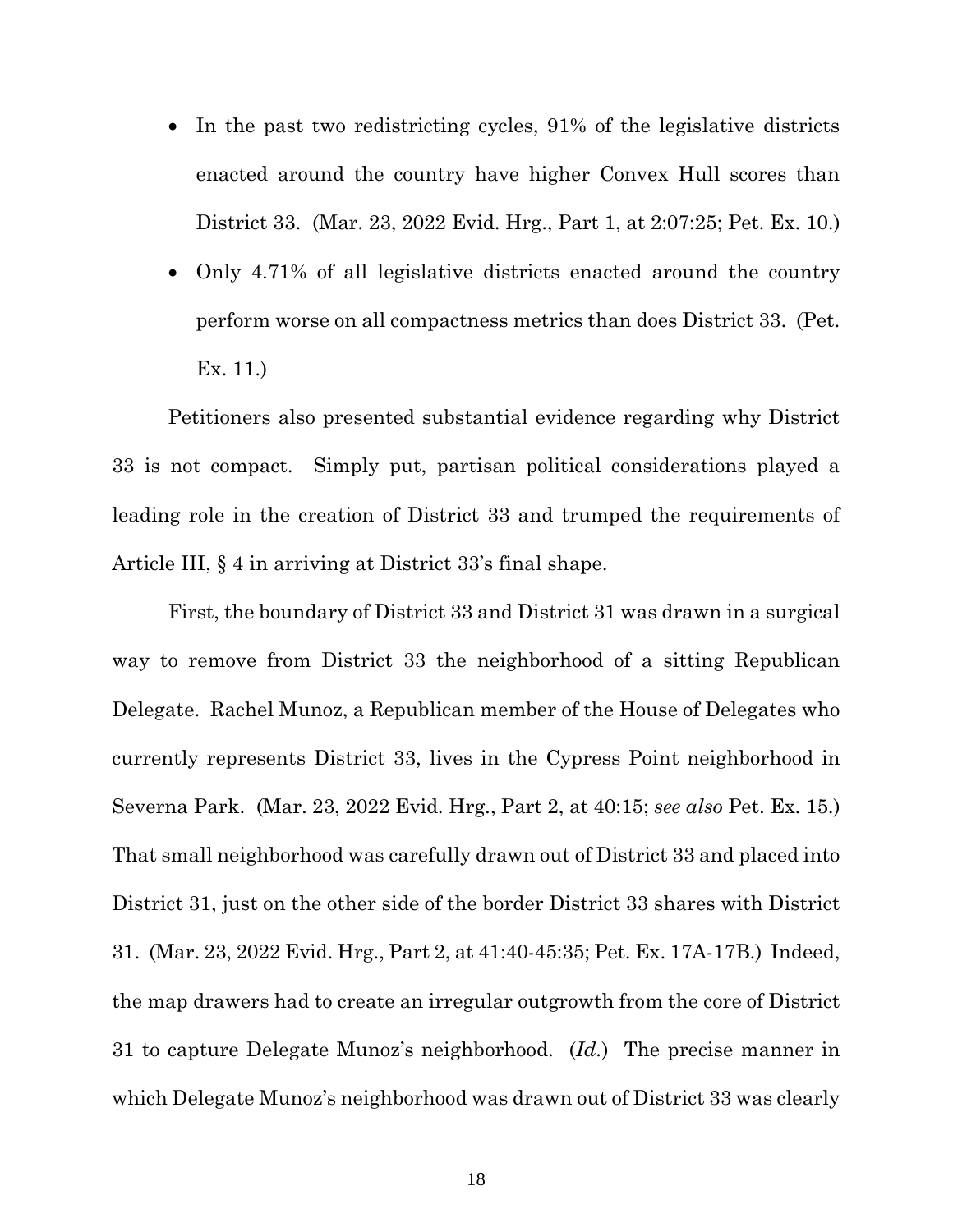not an accident or coincidence. It was done for partisan purposes—to remove a sitting Republican Delegate from District 33, which currently is represented by two Republican Delegates, one Democratic Delegate, and a Republican Senator. (Mar. 23, 2022 Evid. Hrg., Part 2, at 41:00.)

As Delegate Nicholaus R. Kipke testified during the evidentiary hearing, moreover, significant changes were made to the geography of Districts 31 and 33 during this most recent round of redistricting. (Mar. 23, 2022 Evid. Hrg., Part 2, at 27:00-35:00; Pet. Ex. 15, 16.) These changes have fundamentally altered the political make-up of District 33 in favor of Democratic candidates. Specifically:

- The changes to District 33 have resulted in the removal of Republican areas of Anne Arundel County from District 33 and the insertion into District 33 of Democratic areas of Anne Arundel County. For example, in 13 of the 23 precincts or partial precincts moved out of District 33, registered Republican voters outnumber registered Democratic voters. (Pet. Ex. 20.) In 11 of the 12 precincts or partial precincts that were moved into District 33, Democratic voters outnumber registered Republican voters. (*Id.*; *see also* Mar. 23, 2022 Evid. Hrg., Part 2, at 32:45-45:00; Pet. Ex. 12, at 26-27.)
- In total, the movement of people into and out of District 33 has resulted in a net swing of about 3,500 more registered Democrats in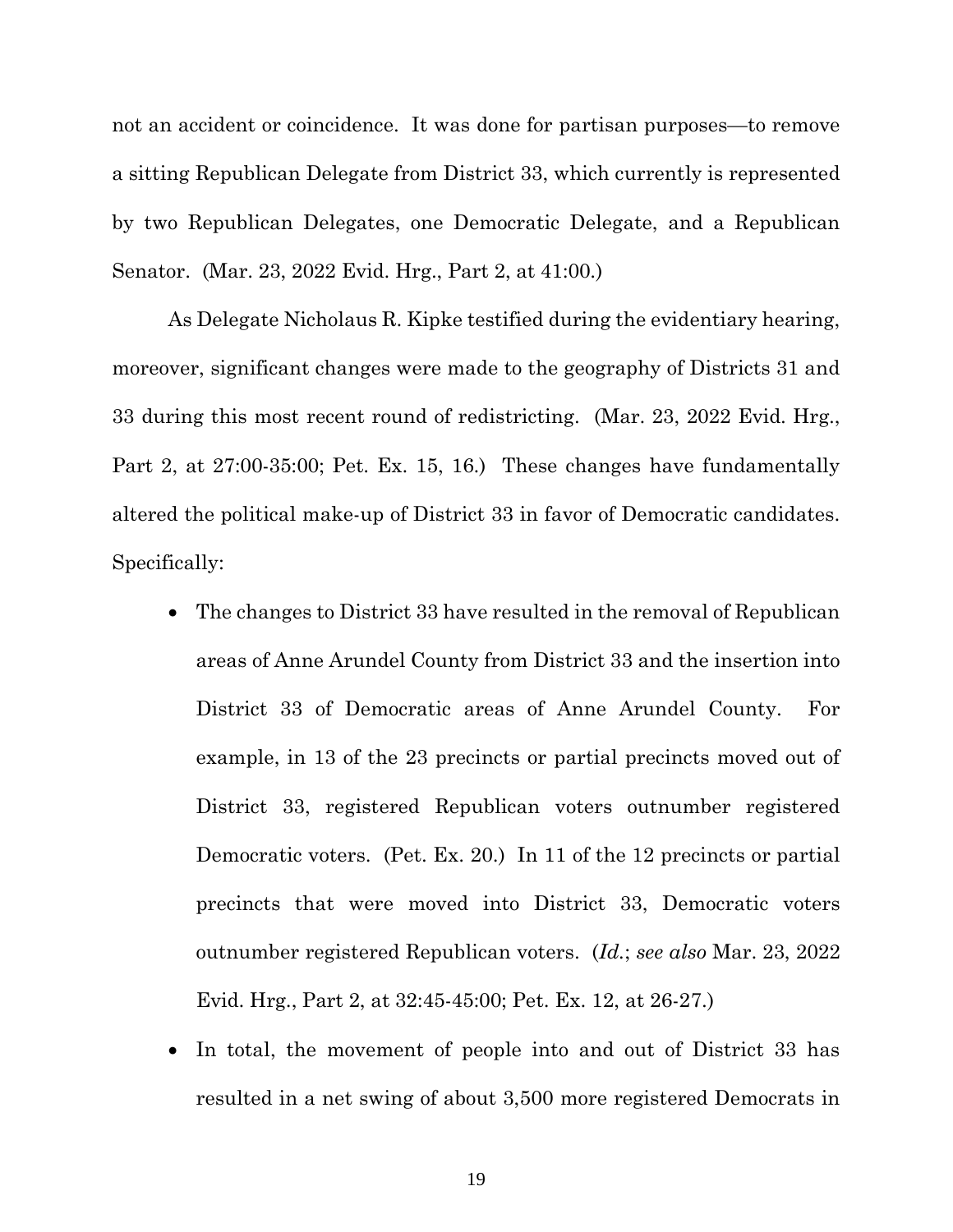District 33. (*See* Pet. Ex. 20.) Through the redrawing of District 33, Democratic registered voter numbers in District 33 have increased from approximately 38% to approximately 41%, while Republican voter registration numbers have decreased from approximately 38% to approximately 35%. (*See* Joint Stip. ¶ 15 & Ex. F.)

### **e. Districts 22, 23, 24, and 47**

Districts 22, 23, 24, and 47 are all located in Prince George's County. A simple look at these districts reveals that they are not compact:



(Pet. Ex. 12, at 12.)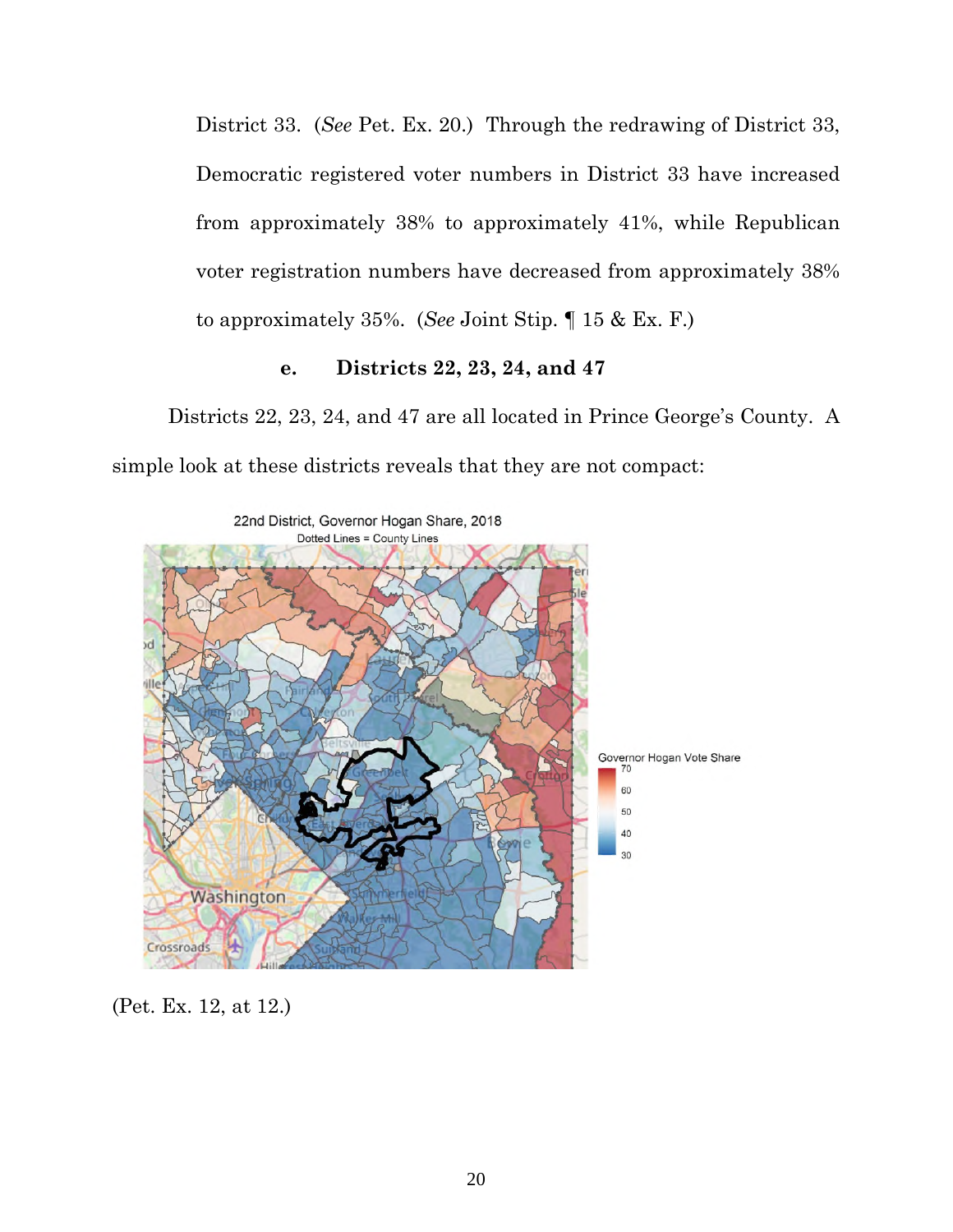

(Pet. Ex. 12, at 15.)



(Pet. Ex. 12, at 18.)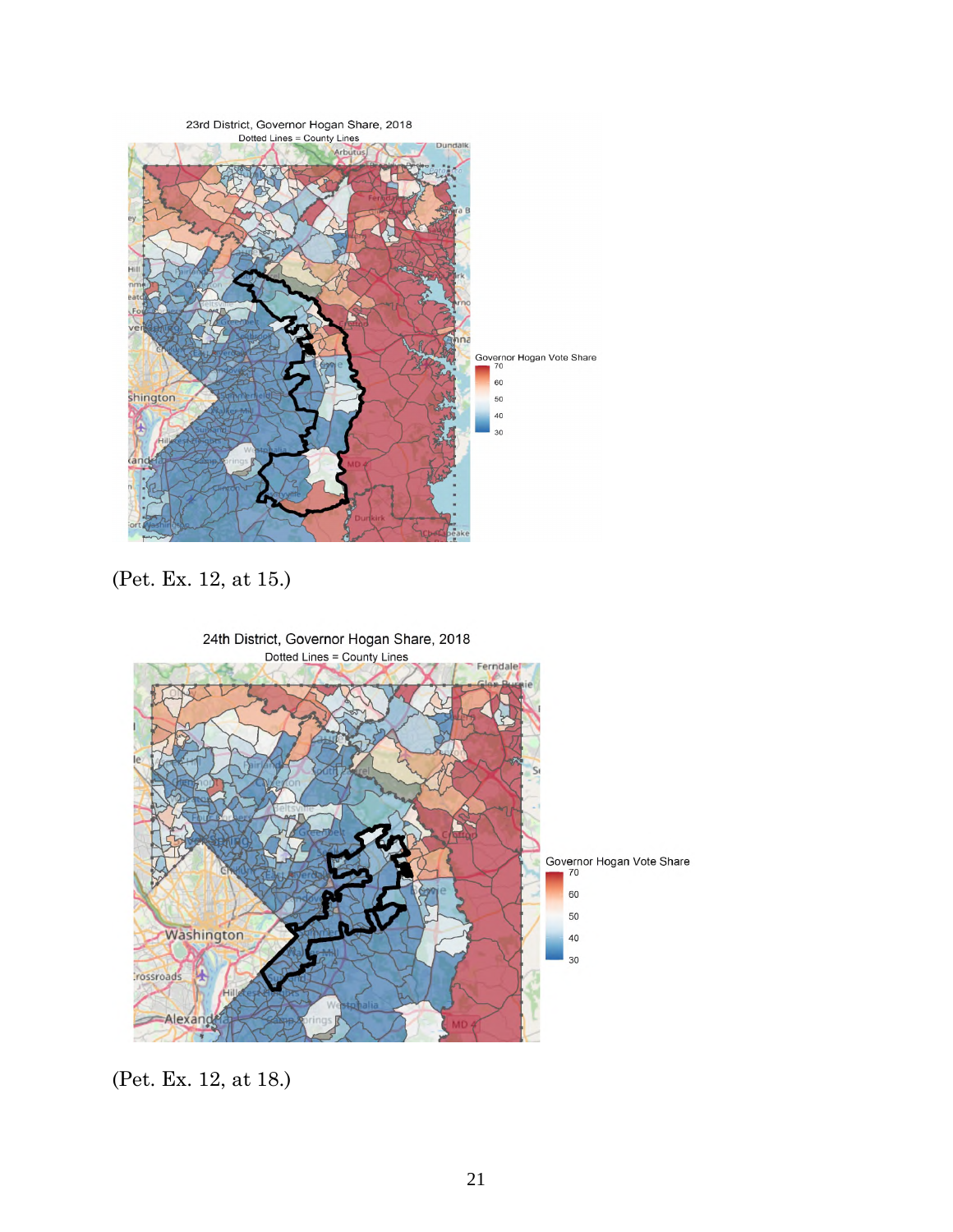

(Pet. Ex. 12, at 29.)

The Reock, Polsby-Popper, Inverse Schwartzberg, and Convex Hull scores for Districts 22, 23, 24, and 47 are as follows:

| <b>District</b> | Reock | Polsby- | Inverse      | Convex |
|-----------------|-------|---------|--------------|--------|
|                 |       | Popper  | Schwartzberg | Hull   |
| 22              | .448  | .115    | .340         | .639   |
| 23              | .236  | .132    | .363         | .549   |
| 24              | .222  | .083    | .289         | .571   |
| 47              | .268  | .127    | .356         | .473   |

(Pet. Ex. 3, 4, 5, 6.)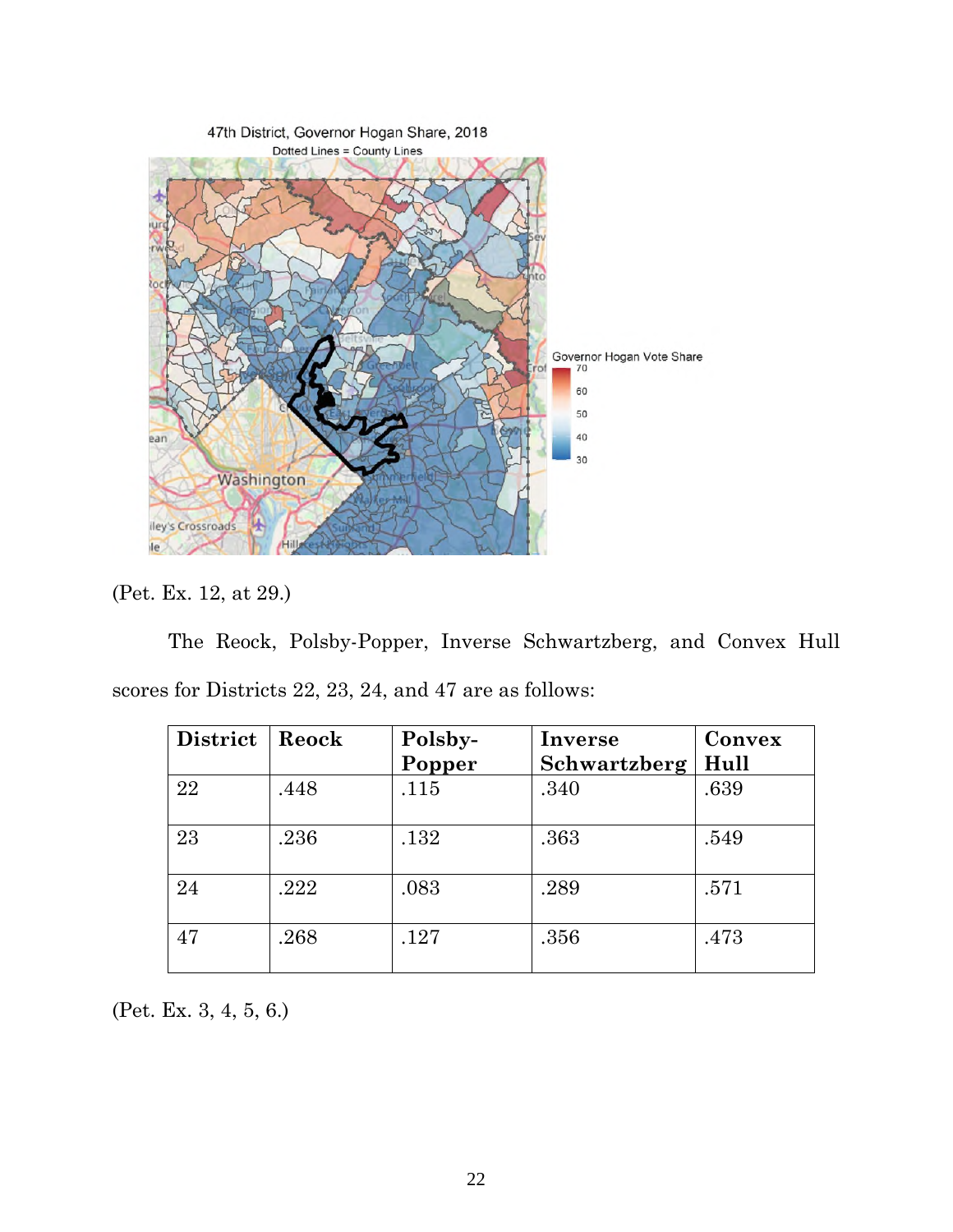When compared to other state legislative districts enacted over the past two redistricting cycles from around the country, it is clear that Districts 22, 23, 24, and 47 are not compact:

- In the past two redistricting cycles, 91% of the legislative districts enacted around the country have higher Reock scores than District 24. (Mar. 23, 2022 Evid. Hrg., Part 1, at 1:53:30; Pet. Ex. 7.)
- In the past two redistricting cycles, 95% of the legislative districts enacted around the country have higher Polsby-Popper scores than District 22; 93% of the legislative districts enacted around the country have higher Polsby-Popper scores than District 23; 98% of the legislative districts enacted around the country have higher Polsby-Popper scores than District 24; and 94% of the legislative districts enacted around the country have higher Polsby-Popper scores than District 47. (Mar. 23, 2022 Evid. Hrg., Part 1, at 1:55:45, 1:56:15, 1:55:00, and 1:56:10; Pet. Ex. 8.)
- In the past two redistricting cycles, 95% of the legislative districts enacted around the country have higher Inverse Schwartzberg scores than District 22; 93% of the legislative districts enacted around the country have higher Inverse Schwartzberg scores than District 23; 98% of the legislative districts enacted around the country have higher Inverse Schwartzberg scores than District 24; and 94% of the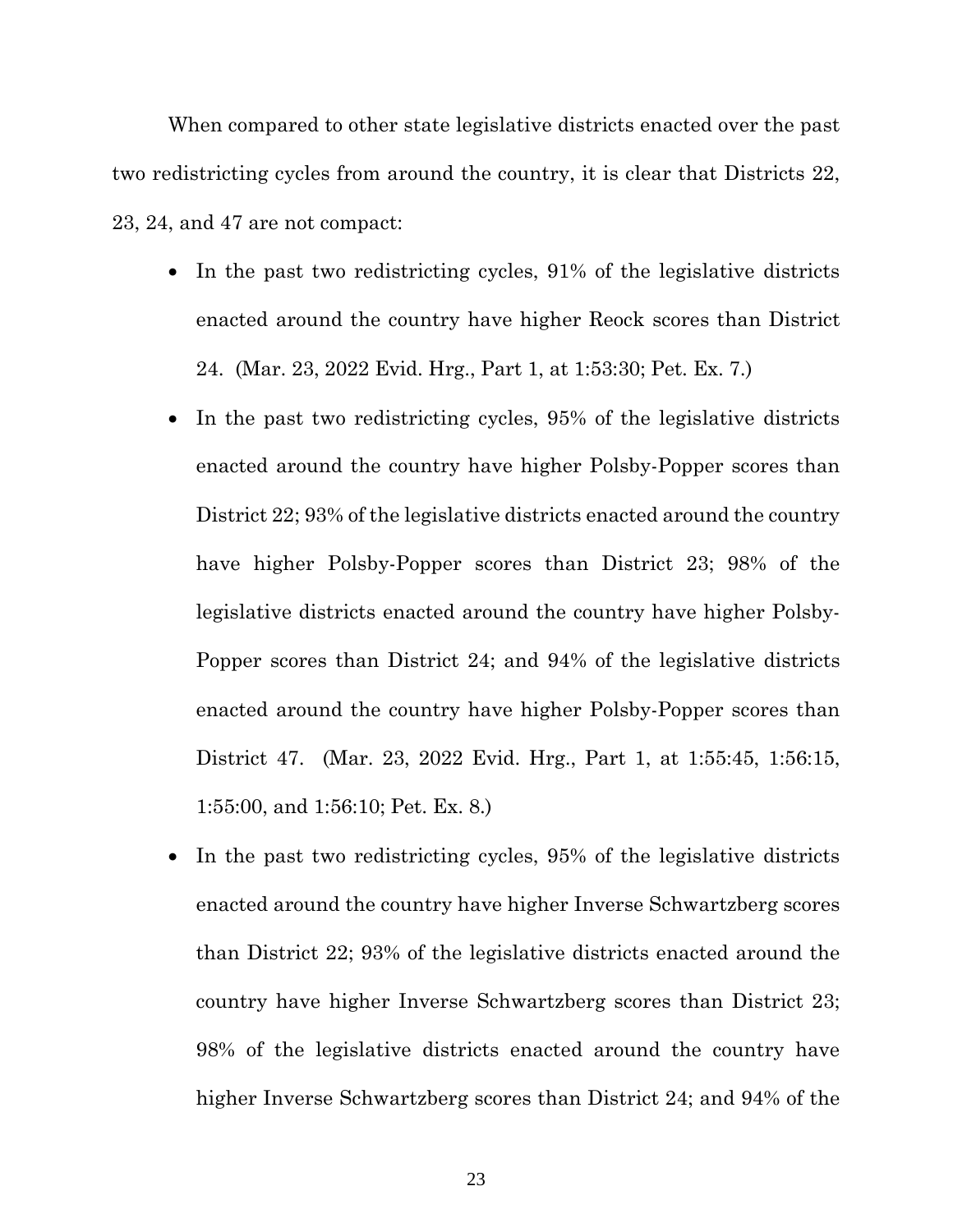legislative districts enacted around the country have higher Inverse Schwartzberg scores than District 47. (Mar. 23, 2022 Evid. Hrg., Part 1, at 2:04:45, 2:05:10, 2:04:19, and 2:05:05; Pet. Ex. 9.)

- In the past two redistricting cycles, 93% of the legislative districts enacted around the country have higher Convex Hull scores than District 23; 90% of the legislative districts enacted around the country have higher Convex Hull scores than District 24; and 97% of the legislative districts enacted around the country have higher Convex Hull scores than District 47. (Mar. 23, 2022 Evid. Hrg., Part 1, at 2:07:20, 2:07:30, 2:07:10; Pet. Ex. 10.)
- In the past two redistricting cycles, only 4.12% of all legislative districts enacted around the country perform worse on all compactness metrics than does District 22; only 2.82% of all legislative districts enacted around the country perform worse on all compactness metrics than does District 23; only 1.08% of all legislative districts enacted around the country perform worse on all compactness metrics than does District 24; and only 1.95% of all legislative districts enacted around the country perform worse on all compactness metrics than does District 47. (Pet. Ex. 11.)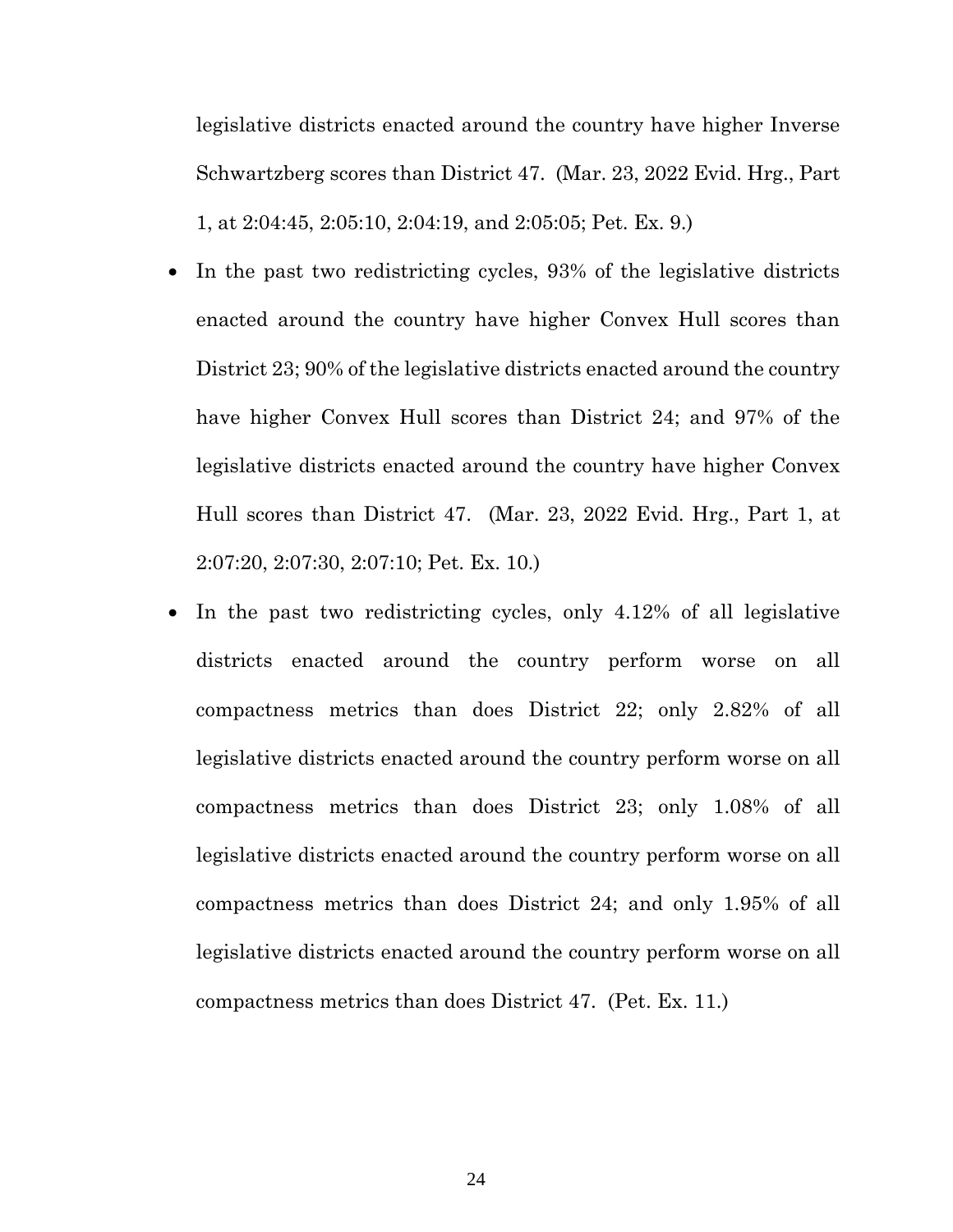### **2. Respondent Presented Insufficient Rebuttal Evidence**

Respondent failed to present sufficient evidence rebutting this compelling evidence that Districts 12, 21, 22, 23, 24, 33, and 47 are not compact. Indeed, Respondent's expert conceded on cross-examination that he could not testify that the challenged districts were compact. (Mar. 24, 2022 Evid. Hrg. at 58:40-1:00:55.) Respondent, moreover, presented no evidence that compactness was fairly considered or applied in the creation of these challenged districts.

The only evidence Respondent submitted to establish the compactness of these districts was a faulty comparison between the challenged districts and the *least* compact district under an alternative redistricting plan submitted by the Maryland Citizens Redistricting Commission (the "MCRC Plan"). Specifically, Respondent introduced evidence that most of the challenged districts were more compact under the Reock and Pollsby-Popper scores than the least compact district under the MCRC Plan. This comparison fails for at least two reasons.

First, the least compact district under the MCRC Plan—District 1—is located in the western Maryland panhandle. (*See* Report, Appx. II, at 42.) As Petitioners' expert witness explained—and Respondent's expert conceded on cross-examination—the geography of that part of the State prevents the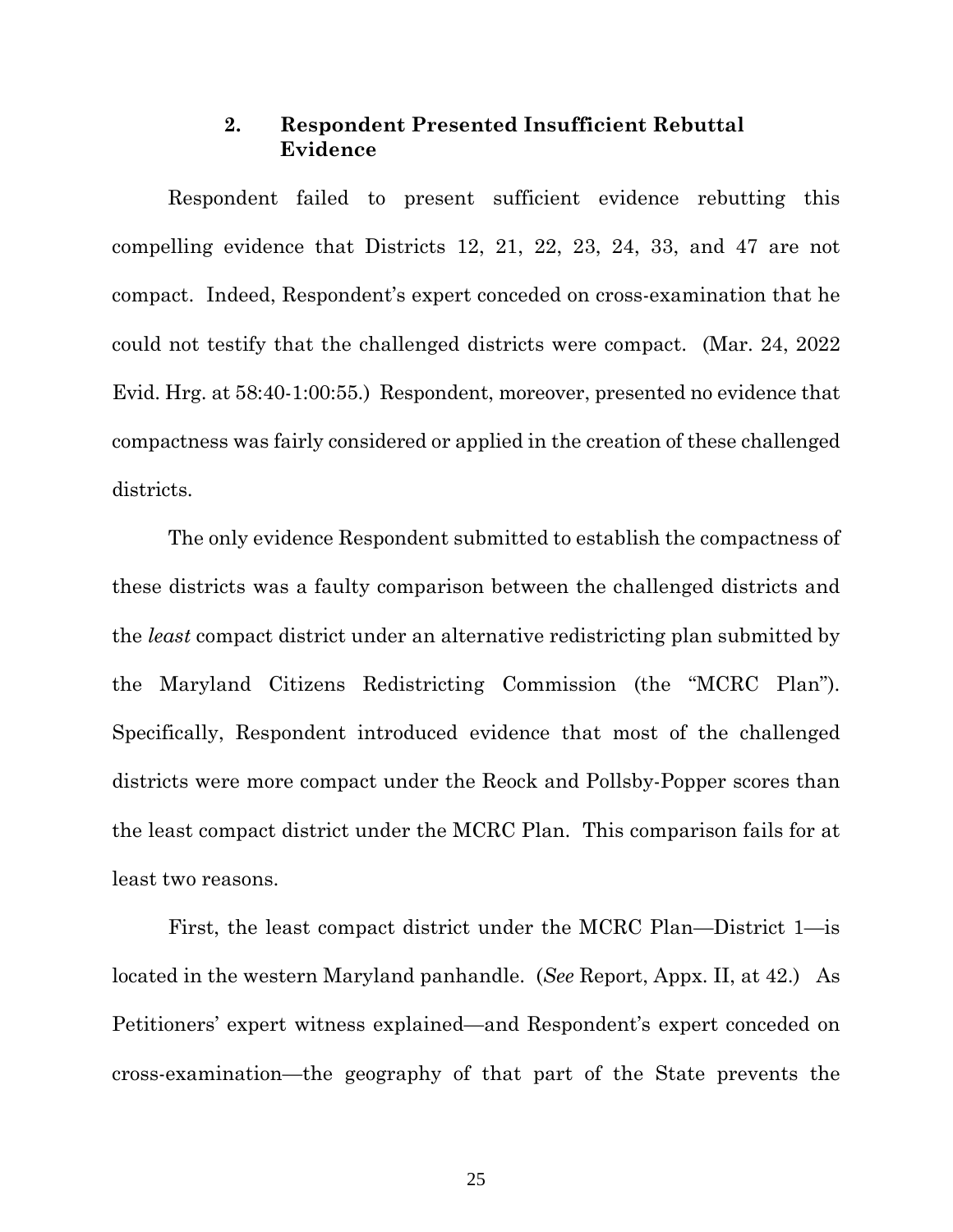creation of a compact legislative district. (Mar. 23, 2022 Evid. Hrg., Part 1, at 2:10:00-2:10:40; March 24, 2022 Evid. Hrg., 1:01:25-1:02:05.) Districts 12, 21, 22, 23, 24, 33, and 47 are located in the center of the State, and thus do not have a geographical excuse for their lack of compactness.

Second, Districts 12, 21, 22, 23, 24, 33, and 47 actually have comparable Pollsby-Popper scores to the MCRC Plan's District 1; in fact, several of the challenged districts score *worse* (*i.e.*, are less compact) under the Pollsby-Popper test than District 1 under the MCRC Plan. (Resp. Ex. Y.) This fact further highlights just how non-compact the challenged districts are: they even score worse under the Pollsby-Popper test than a district that cannot be compact due to its geography.

## **3. The Report Misapplied the Burden of Proof and Reached a Conclusion Contrary to Governing Legal Principles**

In its analysis of Petitioners' challenges, the Report misapplied the applicable burden of proof and reached a conclusion contrary to several governing legal principles.

First, the Report did not apply the proper burden of proof. Once Petitioners presented the above compelling evidence concerning the lack of compactness of Districts 12, 21, 22, 23, 24, 33, and 47, Respondent had to present "sufficient evidence" to show that the districts are compact, *In re 2012 Legislative Districting of the State*, 436 Md. at 137-38, and that "the principles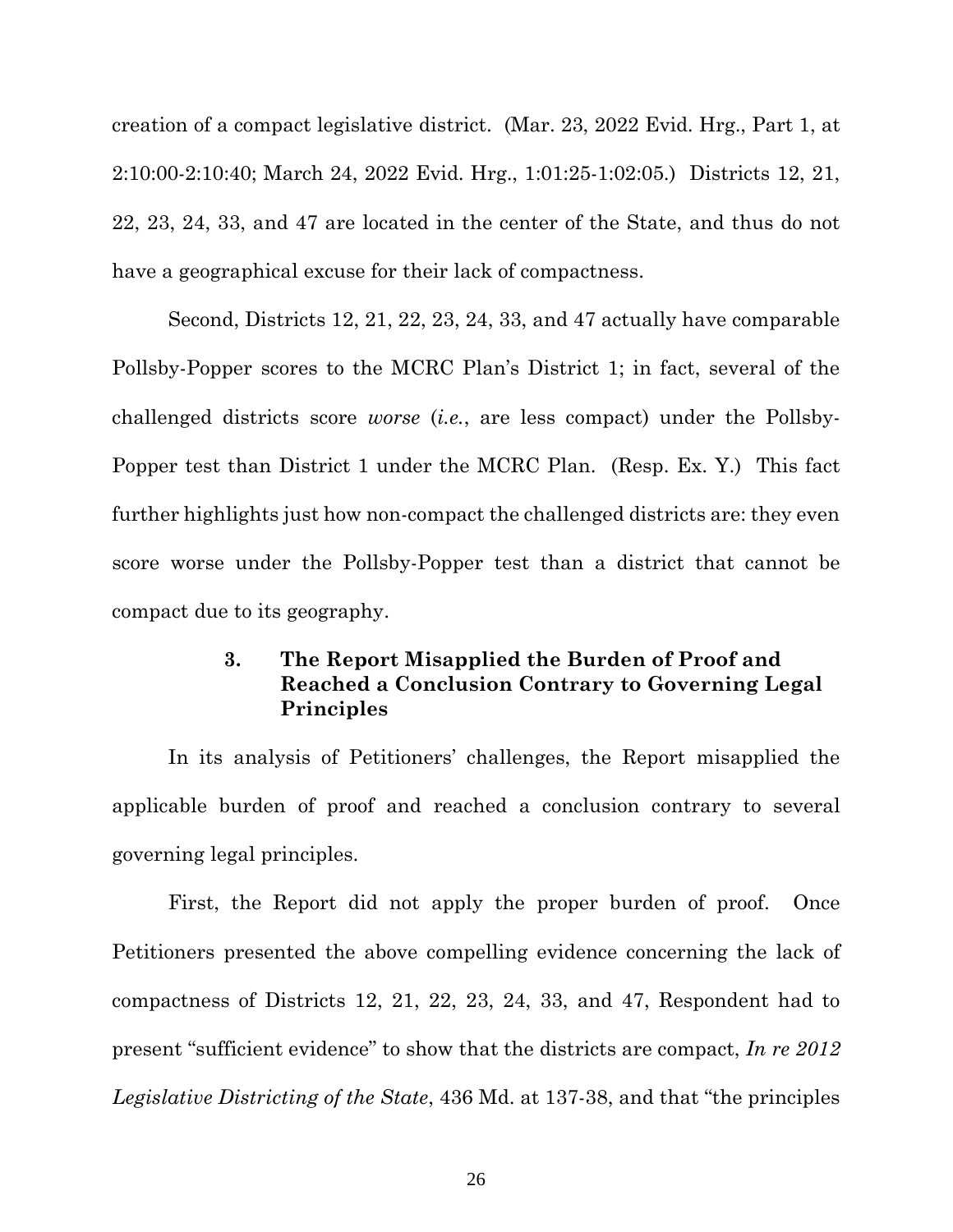underlying compactness and other constitutional requirements have been fairly considered and applied in view of all relevant considerations," *In re Legislative Districting of the State*, 370 Md. at 361. As explained above, Respondent did not; in fact, Respondent presented no evidence that compactness was even considered during the creation of the challenged districts. The Report, moreover, made no finding that Districts 12, 21, 22, 23, 24, 33, and 47 are compact, or that compactness was considered in the creation of these districts. In recommending that the Court deny Petitioners' compactness challenges, the Report thus did not hold Respondent to its evidentiary burden. *See id.* at 373 ("While we recognize that a legislative districting plan is entitled to a presumption of validity, we also have stated that the presumption may be overcome … when, having been allocated the burden of proof, the State fails to carry it.").

Second, the Report failed to analyze the challenged districts and apply the requisite burden of proof on a district-by-district basis. Instead, the Report made a generalized finding that "an attempt was made to keep voters in their current districts, with which they are familiar, and to avoid crossing political or natural boundary lines except when required to achieve or maintain population equality." (Report at 26.) By its terms, however, Article III, § 4 applies to "*Each* legislative district." Article III, § 4 thus requires an individualized analysis of each challenged district to ensure compliance with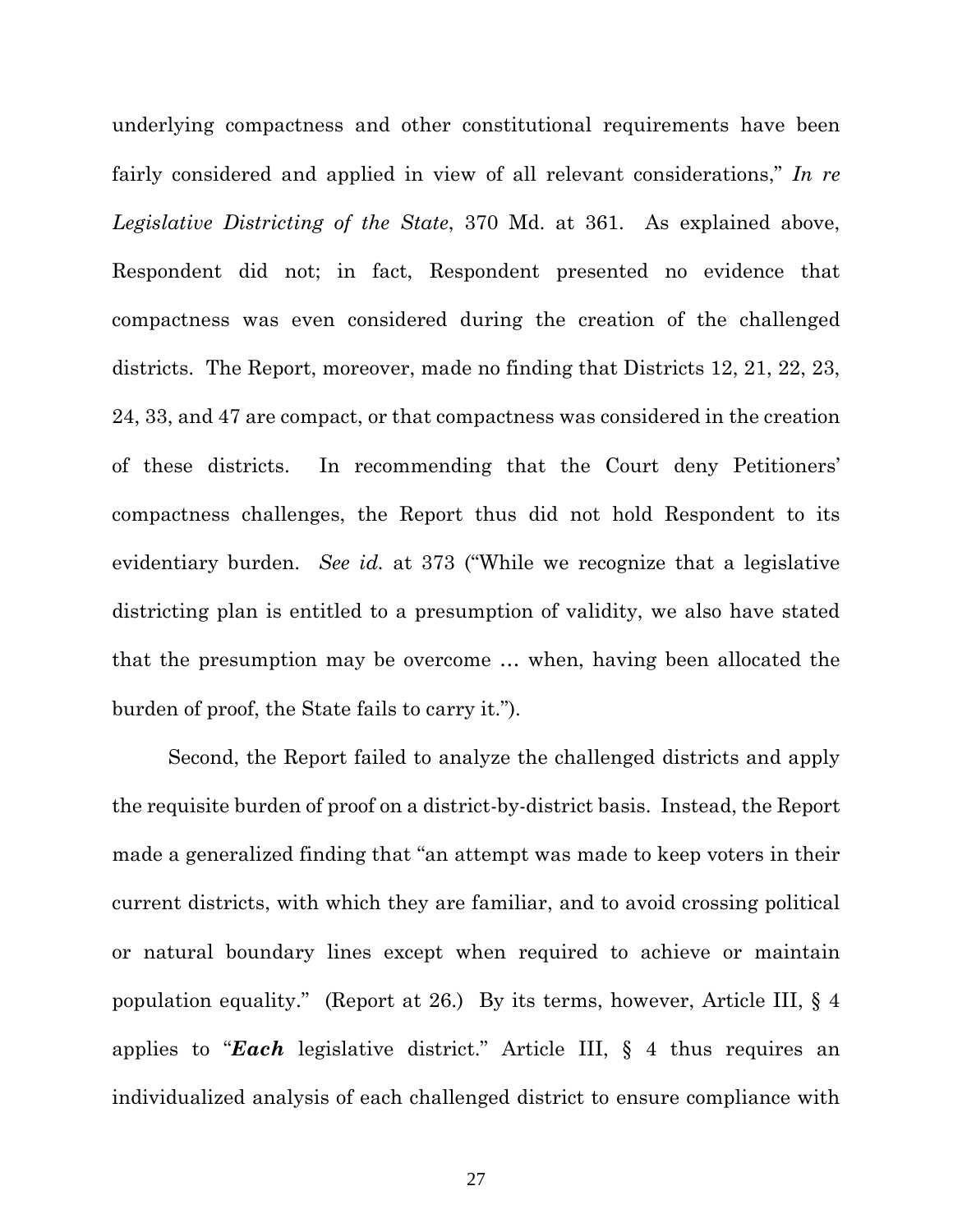constitutional mandates. Indeed, in 2012, the Court specifically rejected a holistic analysis like the one the Report adopted here. *In re 2012 Legislative Redistricting of the State*, 436 Md. at 152-55.

Third, the Report does not treat the compactness requirement of Article III, § 4 as mandatory. Rather, the Report concluded that compactness was merely one of several factors that the General Assembly could consider when creating legislative districts. (Report at 26.) The language of the Constitution does not support this approach. Article III, § 4 states that legislative districts "*shall* … be compact in form." This Court has agreed, repeatedly explaining that the requirements of Article III, § 4 are mandatory. *See, e.g.*, *In re Legislative Districting of the State*, 370 Md. at 356, 370-71; *see also In re 2012 Legislative Districting of the State*, 436 Md. at 135.

Finally, the Report appears to posit that a non-constitutional consideration—keeping citizens in their current districts—was something the General Assembly could consider in lieu of making districts compact. (Report at 26.) Respondent, however, presented no evidence that keeping citizens in their current districts was a factor considered in the creation of the Plan. This Court has clearly held, moreover, that non-constitutional considerations, like keeping citizens in their current districts, cannot trump constitutional requirements. *In re Legislative Districting of the State*, 370 Md. at 370; *see also In re 2012 Legislative Districting of the State*, 436 Md. at 135. In fact, this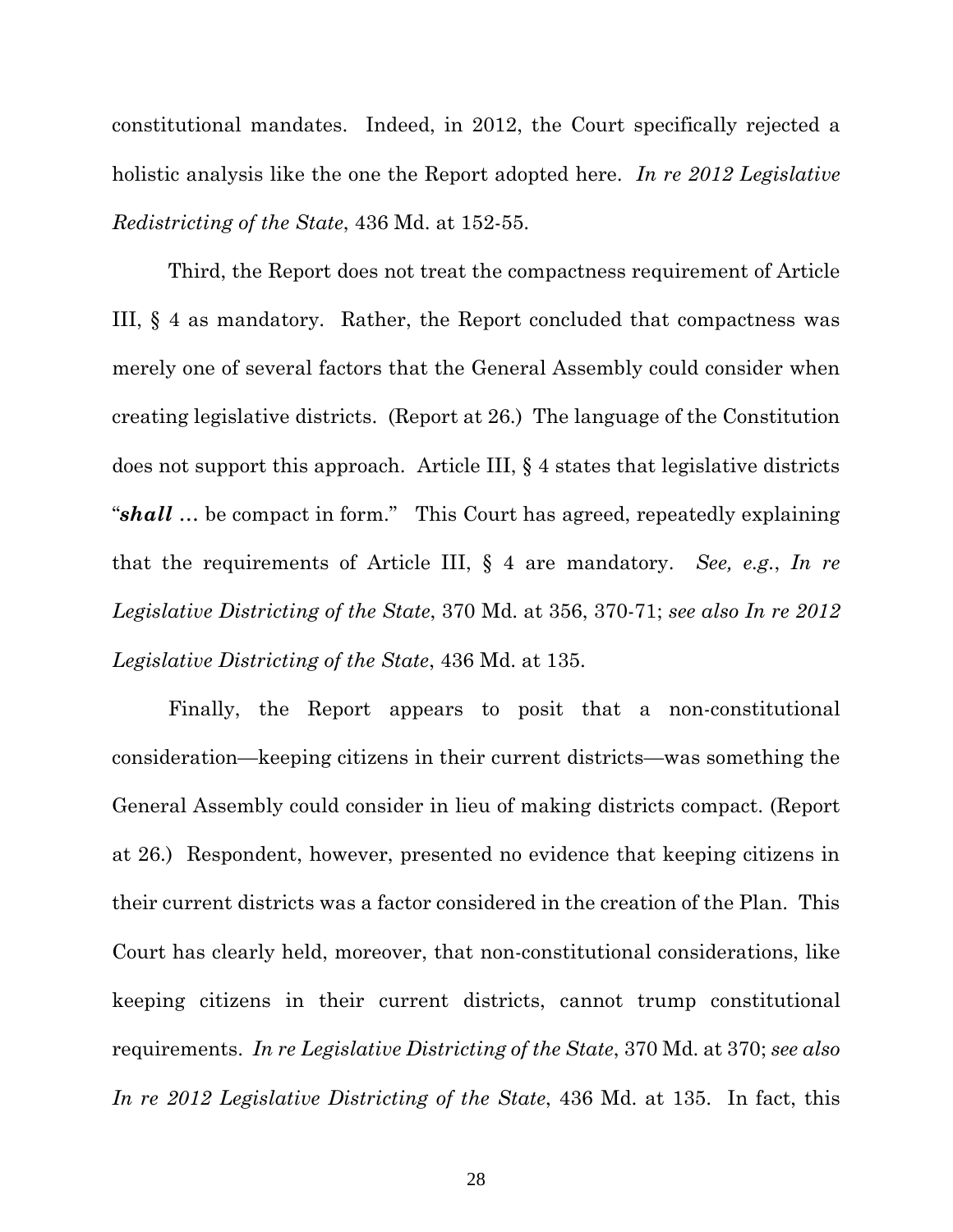Court has specifically held that "preservation of the core of existing districts" is not a constitutional requirement and cannot excuse a constitutional violation. *In re Legislative Districting of the State*, 370 Md. at 373-74. As the Court has explained, to allow non-constitutional considerations to prevail over constitutional requirements would cause an amendment of the Constitution:

> [A]ccepting a "rational goal" as a basis for avoiding a clear requirement under [Article III, § 4] is to allow a constitutional mandate to be overridden by a nonconstitutional one. Indeed, to interpret this constitutional provision as to subjugate it or any of its component constitutional requirements to lesser principles and non-constitutional considerations or factors would be to amend the constitution without the involvement of the most critical players: the State's citizens. This we cannot, and are not willing, to do.

*Id.* at 373.

### **B. Exception 2**

At the hearing, Petitioners presented compelling evidence that District 27 violates Article III, § 4's requirements that legislative districts consist of adjoining territory and give due regard for natural boundaries and the boundaries of political subdivisions. Petitioners thus argued at the hearing (and in their Petition) that District 27 was unconstitutional. The Report did not address this evidence or these arguments.

District 27 is located in Southern Maryland: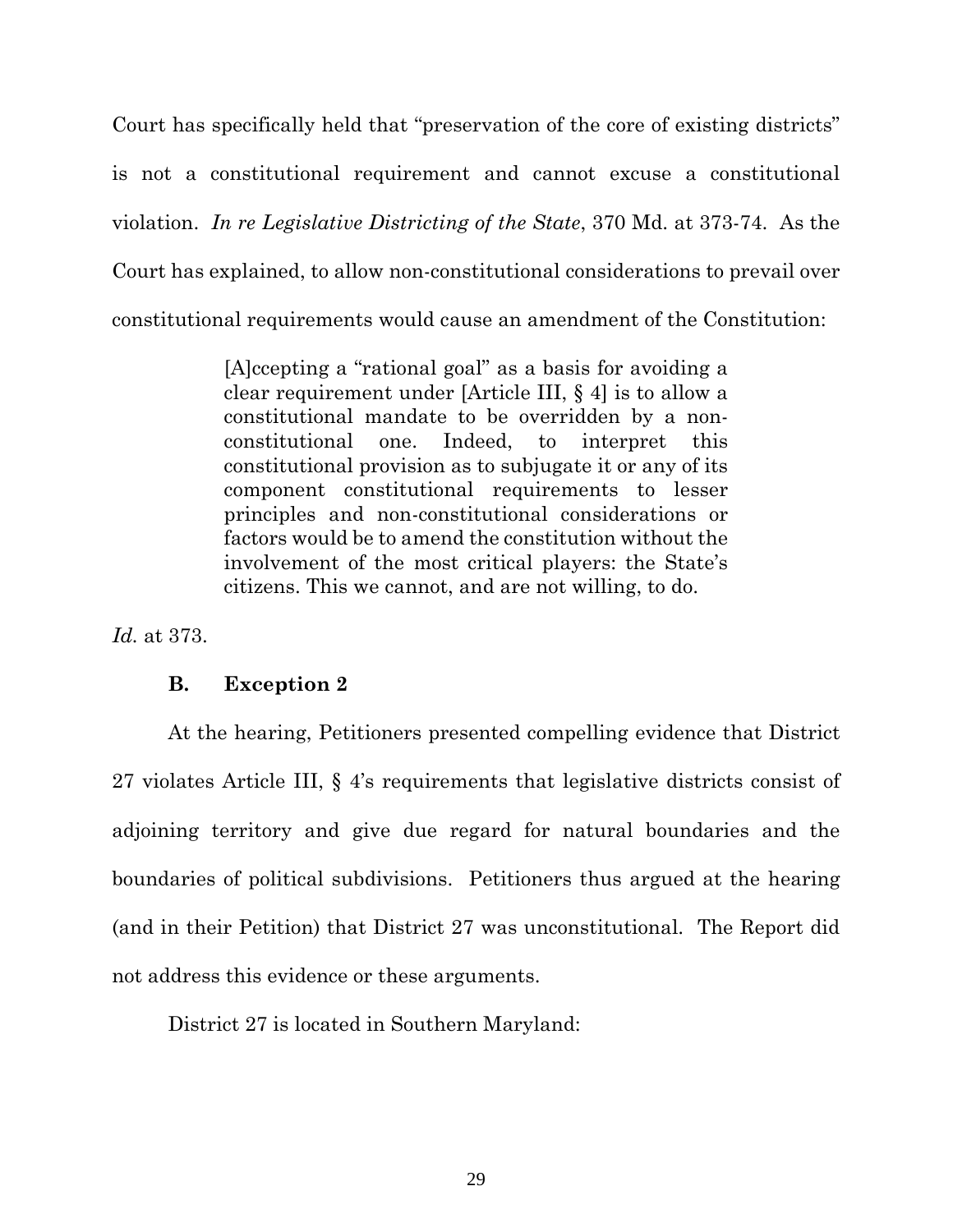

### (Pet. Ex. 12, at 23.)

Petitioners' evidence concerning District 27 demonstrated the following:

First, District 27 does not consist of adjoining territory and fails to give due regard for an important natural boundary. Specifically, District 27 crosses the Patuxent River to combine Calvert, Charles, and Prince George's Counties into one legislative district. House District 27B is divided between Prince George's and Calvert Counties by a stretch of the Patuxent River that has no bridge crossings. (Pet. Ex. 18A, 18B; Mar. 23, 2022 Evid. Hrg., Part 2, at 9:30- 14:15.) For a resident of House District 27B in Calvert County to visit a resident of House District 27B in Prince George's County, the Calvert County resident would have to drive about 35-40 minutes to find a bridge crossing in another legislative district and/or county. (Mar. 23, 2022 Evid. Hrg., Part 2, at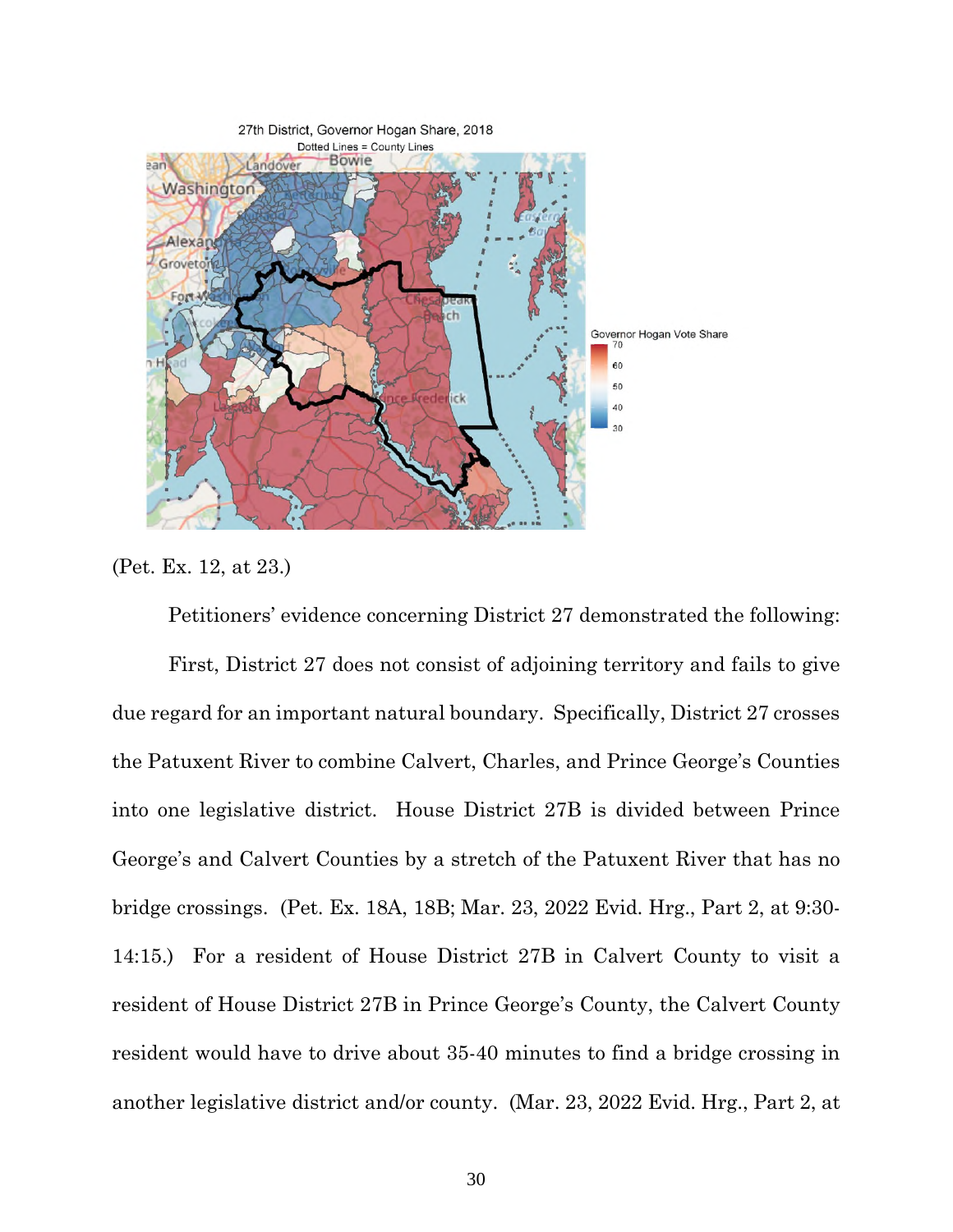10:20-10:30.) There also is no bridge across the Patuxent River connecting House District 27C with the western half of Senate District 27. (Pet. Ex. 18C, 18D, 18E; Mar. 23, 2022 Evid. Hrg., Part 2, at 12:00-13:30.) In short, the eastern half of District 27 (comprised of part of House District 27B and all of House District 27C) is entirely separated from the western half of District 27 by a river with no bridge crossings.



(Pet. Ex. 18A; *see* also Pet. Ex. 18B, 18C, 18D, 18E; Mar. 23, 2022 Evid. Hrg., Part 2, at 12:00-13:30.)

Second, District 27 does not give due regard for political subdivisions. District 27 crosses the borders of and includes within its geographic footprint *three* counties: Calvert, Charles, and Prince George's. (Mar. 23, 2022 Evid. Hrg., Part 2, at 6:00; Joint Stip. Ex. C, K-12.) It even cuts off a small part of southern Calvert County, putting that part of the county into a different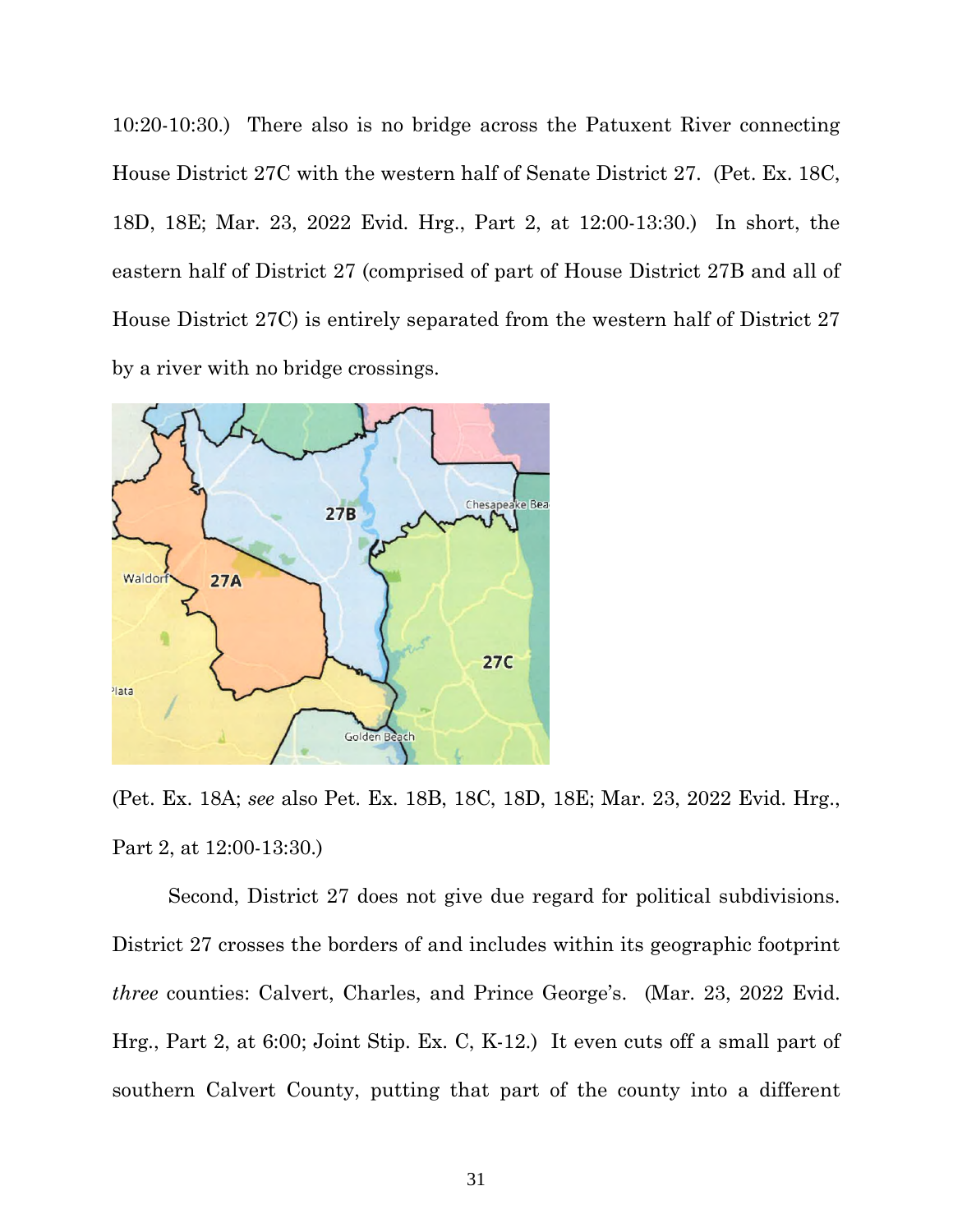legislative district than the rest. (Joint Stip. Ex. C, K-12.) Calvert County is a peninsula county that has nearly enough residents for an entire Senate District. (Mar. 23, 2022 Evid. Hrg., Part 2, at 15:00-16:00.) There is simply no good reason—and Respondent has pointed to none—that a legislative district in a relatively well populated area of the State needs to: (1) cross into three separate counties; and (2) not include the entirety of any of those three counties within its geographic footprint.

As Delegate Mark N. Fisher testified at the evidentiary hearing, these unnecessary county line crossings have an important practical impact on the residents of Calvert County. (Mar. 23, 2022 Evid. Hrg., Part 2, at 7:40-8:40.) Specifically, all of the individuals representing Calvert County in the General Assembly, with the exception of one Delegate from House District 27C, come from other counties. Thus, whenever Calvert County's commissioners— Calvert County is a county commissioner form of government—need to request that Calvert County's representatives pursue legislation that applies only to Calvert County, they must make that request primarily to representatives from other counties. (*Id.*)

Delegate Fisher's testimony echoes this Court's explanation as to the importance of legislative districts respecting county lines:

> Unlike many other states, Maryland has a small number of basic political subdivisions: twenty-three counties and Baltimore City. Thus, the counties in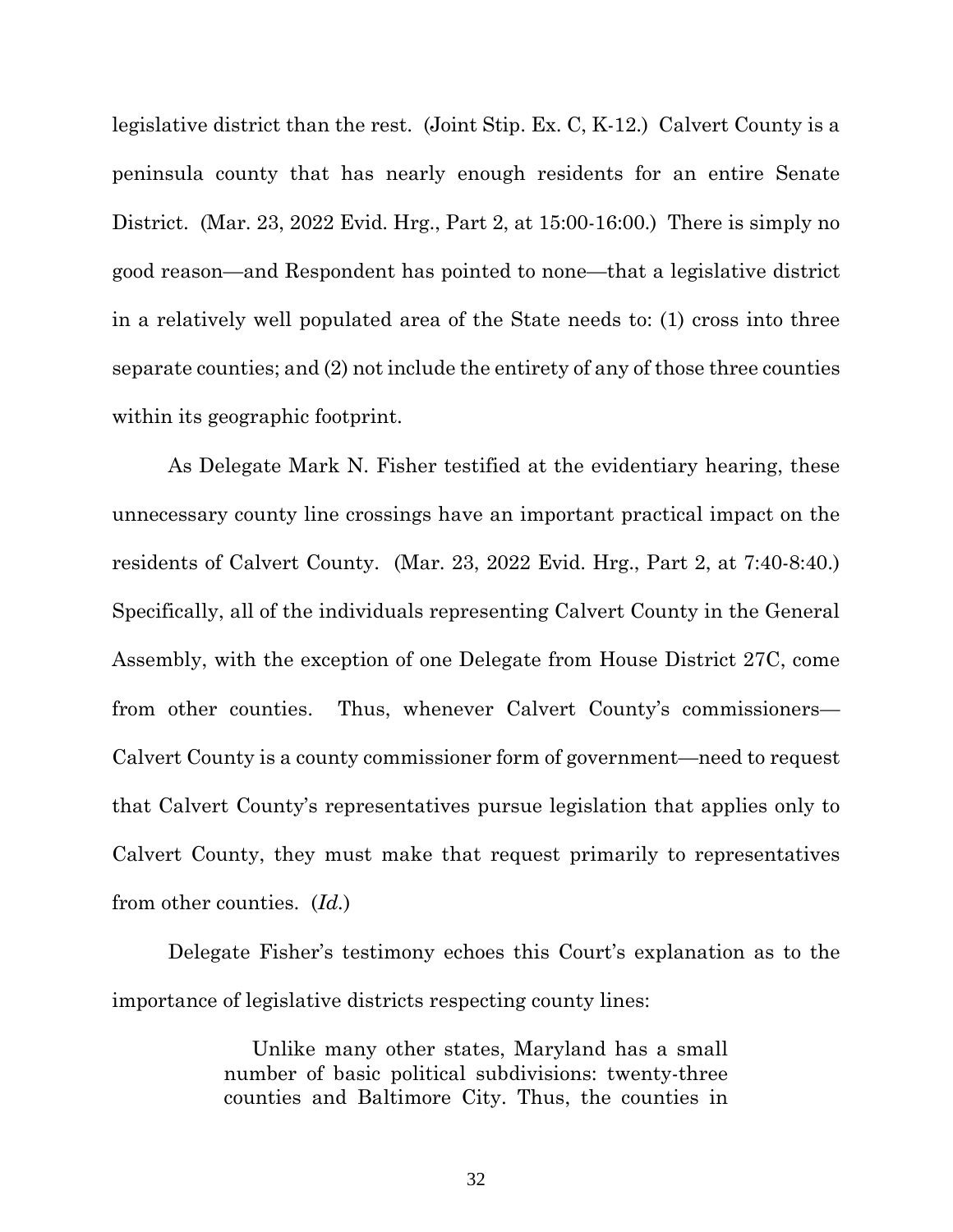Maryland occupy a far more important position than do similar political divisions in many other states of the union.

 The Maryland Constitution itself recognizes the critical importance of counties in the very structure of our government. After the State as a whole, the counties are the basic governing units in our political system. Maryland government is organized on a county-by-county basis. Numerous services and responsibilities are now, and historically have been, organized at the county level.

 The boundaries of political subdivisions are a significant concern in legislative redistricting for another reason: in Maryland, as in other States, many of the laws enacted by the General Assembly each year are public local laws, applicable to particular counties. Many of Maryland's counties have not established local legislative bodies. [F]or these "non-home rule" counties, the Maryland General Assembly is the local legislature. In practice, members of the General Assembly from such county (the county delegation) decide upon the legislation for the county and are the de facto local legislature. Home rule counties under Art. XI-A of the Constitution, which have local legislative bodies, may enact laws on subjects enumerated in the Express Powers Act, and in Art. 4, § 6, of the Code of Public Local Laws of Maryland. On subjects not covered by these grants of express powers, however, the county delegation in the General Assembly serves as the legislative body even for a home rule county. In addition, the General Assembly regularly makes exceptions to and variations in public general laws on a county-by-county basis. In addition, the State's annual Budget frequently makes appropriations on a county-by-county basis.

*In re Legislative Districting of the State*, 370 Md. at 358-60 (internal citations

and quotation marks omitted).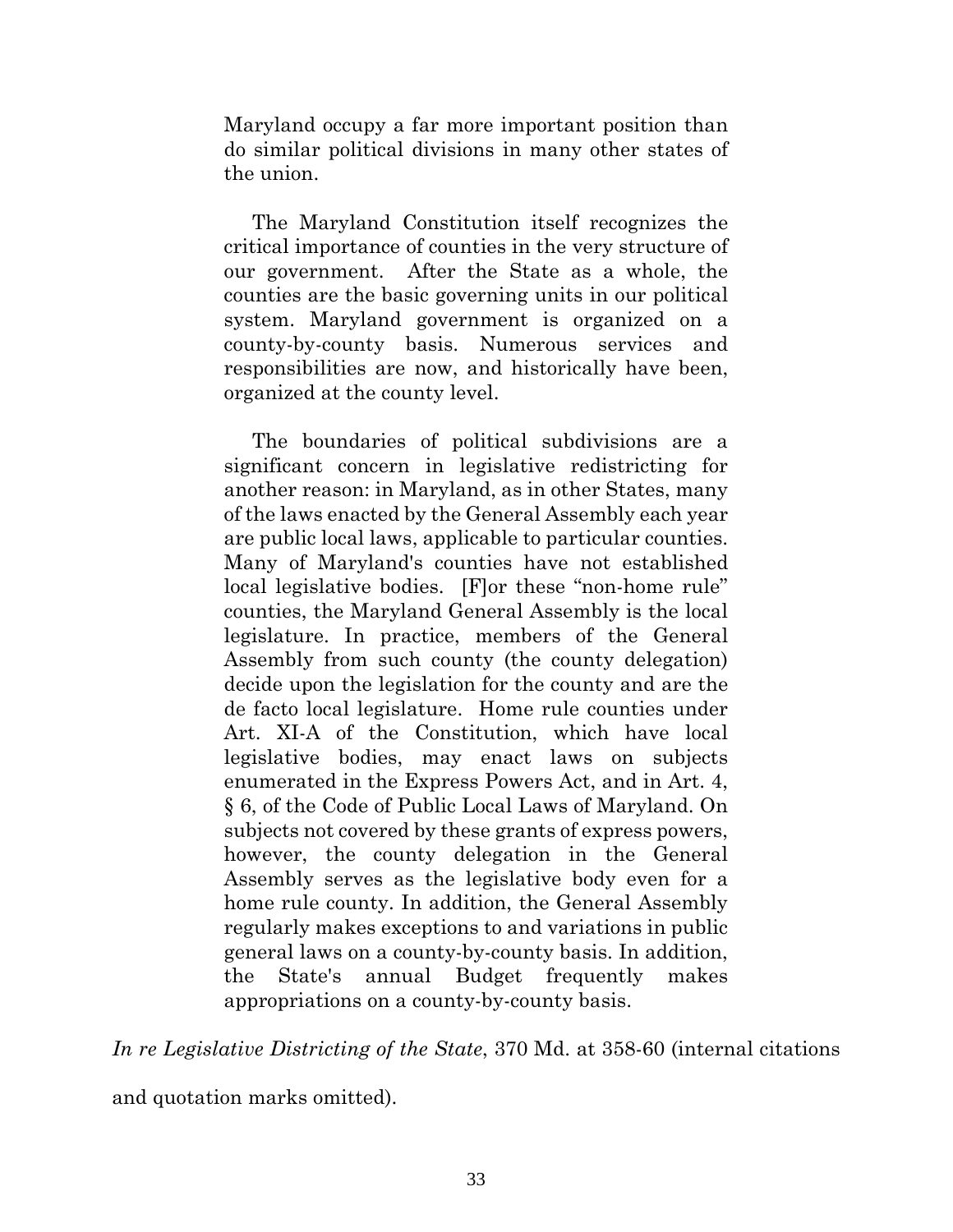If District 27 meets Article III, § 4's requirements of contiguity, due regard for natural boundaries, and due regard for the boundaries of political subdivisions, it is unclear that any legislative district could be drawn that does not meet the requirements. In other words, if those requirements of Article III, § 4 mean anything, District 27 violates them.

#### **C. Exception 3**

As explained above, prior to the evidentiary hearing, Petitioners sought the following discovery from Respondent concerning their claims that partisan political considerations played a central role on in the creation of certain legislative districts under the Plan: (1) who was responsible for the actual drawing or construction of the specific legislative districts Petitioners challenged; (2) if a computer program was used, what criteria was the program instructed to use to draw the legislative districts Petitioners challenged; (3) who provided instructions to the actual map drawer(s) regarding what factors or other criteria were to be used in drawing the legislative districts Petitioners challenged; and (4) what specific instructions were given to the map drawer(s) regarding the various legislative districts Petitioners challenged. (Am. Order of the Special Mag. Regarding Discovery at 4-5.) As also explained above, the Special Magistrate denied Petitioners discovery requests based on the doctrine of legislative privilege. (*Id.* at 9.) The Special Magistrate erred.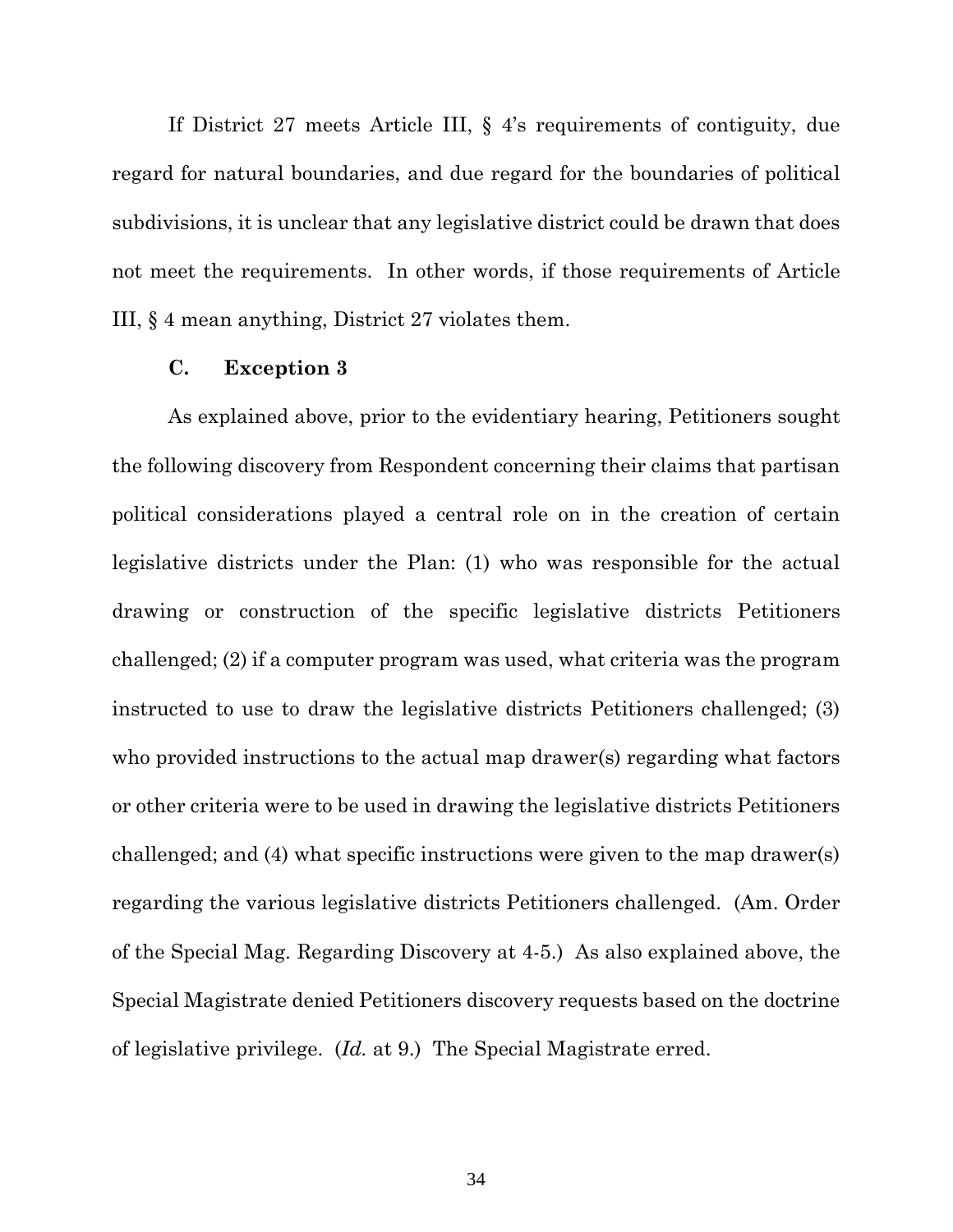Legislative privilege derives from the English Bill of Rights of 1689 and the protections of Article 10 of Maryland's Declaration of Rights ("freedom of speech and debate, or proceedings in the Legislature, ought not to be impeached in any Court of Judicature") and Article III, § 18 of Maryland's Constitution ("[n]o Senator or Delegate shall be liable in any civil action, or criminal prosecution, whatever, for words spoken in debate"). *See Montgomery County v. Schooley*, 97 Md. App. 107, 113-14 (1993). The purpose of the privilege is to protect the "legislative function" and allow it to "be performed independently without fear of outside interference." *Id.* at 116. Due to common origins, Maryland's legislative privilege is read *in pari materia* with the federal legislative privilege. *See id.* at 114.

Although broad, the privilege is not absolute—particularly when applied to legislative staff members, officers, or other employees of the legislative body.[5](#page-37-0) *Floyd v. Baltimore City Council*, 241 Md. App. 199, 213 (2019). Moreover, legislative privilege "does not … necessarily prohibit judicial inquiry into legislative motive where the challenged legislative action is alleged to have violated an overriding, free-standing public policy." *Marylanders for Fair* 

<span id="page-37-0"></span><sup>5</sup> In their brief regarding the issue of legislative privilege and during oral argument before the Special Magistrate, Petitioners made clear that their discovery requests could be satisfied without testimony from any member of the General Assembly. (*See* Am. Order of the Special Mag. Regarding Discovery at 5-6.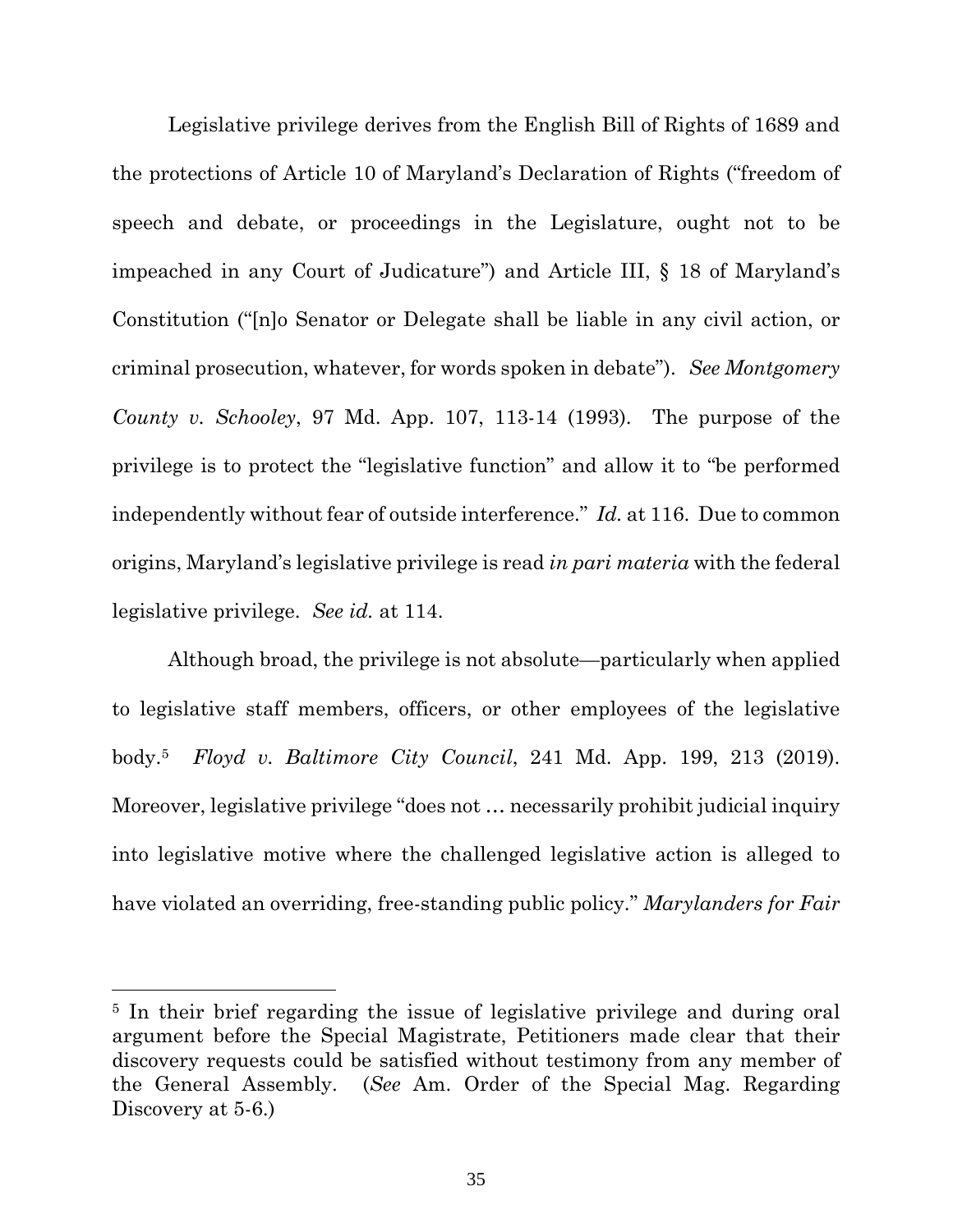*Representation, Inc. v. Schaefer*, 144 F.R.D. 292, 304 (D. Md. 1992) (Op. of Murnaghan, J., & Motz, J.). This is particularly true in the unique context of legislative redistricting, which "is not a routine exercise of [legislative] power" and "involves the establishment of the electoral structure by which the legislative body becomes duly constituted." *Id.* In other words, legislative privilege should be viewed differently and applied less strictly in the context of legislative redistricting. *See id.*

Thus, when deciding whether legislative privilege bars discovery in a redistricting challenge, courts have balanced the discovery sought and the interests at stake against the possible chilling effect the discovery will have on legislative action. *See Benisek v. Lamone*, 241 F. Supp. 3d 566, 574 (D. Md. 2017); *see also S.C. State Conf. of the NAACP v. McMaster*, 2022 U.S. Dist. LEXIS 24094, at \*15 (D.S.C. Feb. 10, 2022) (collecting cases). "This balancing inquiry ensures that legislative privilege, like all evidentiary privileges, applies 'only to the very limited extent that . . . a public good transcend[s] the normally predominant principle of utilizing all rational means for ascertaining truth.'" *Benisek*, 241 F. Supp. 3d at 574.

In *Benisek*, a three-judge panel of the United States District Court for the District of Maryland found that legislative privilege did not prevent discovery in a redistricting case. There, the plaintiffs challenged the constitutionality of Maryland's congressional redistricting plan and sought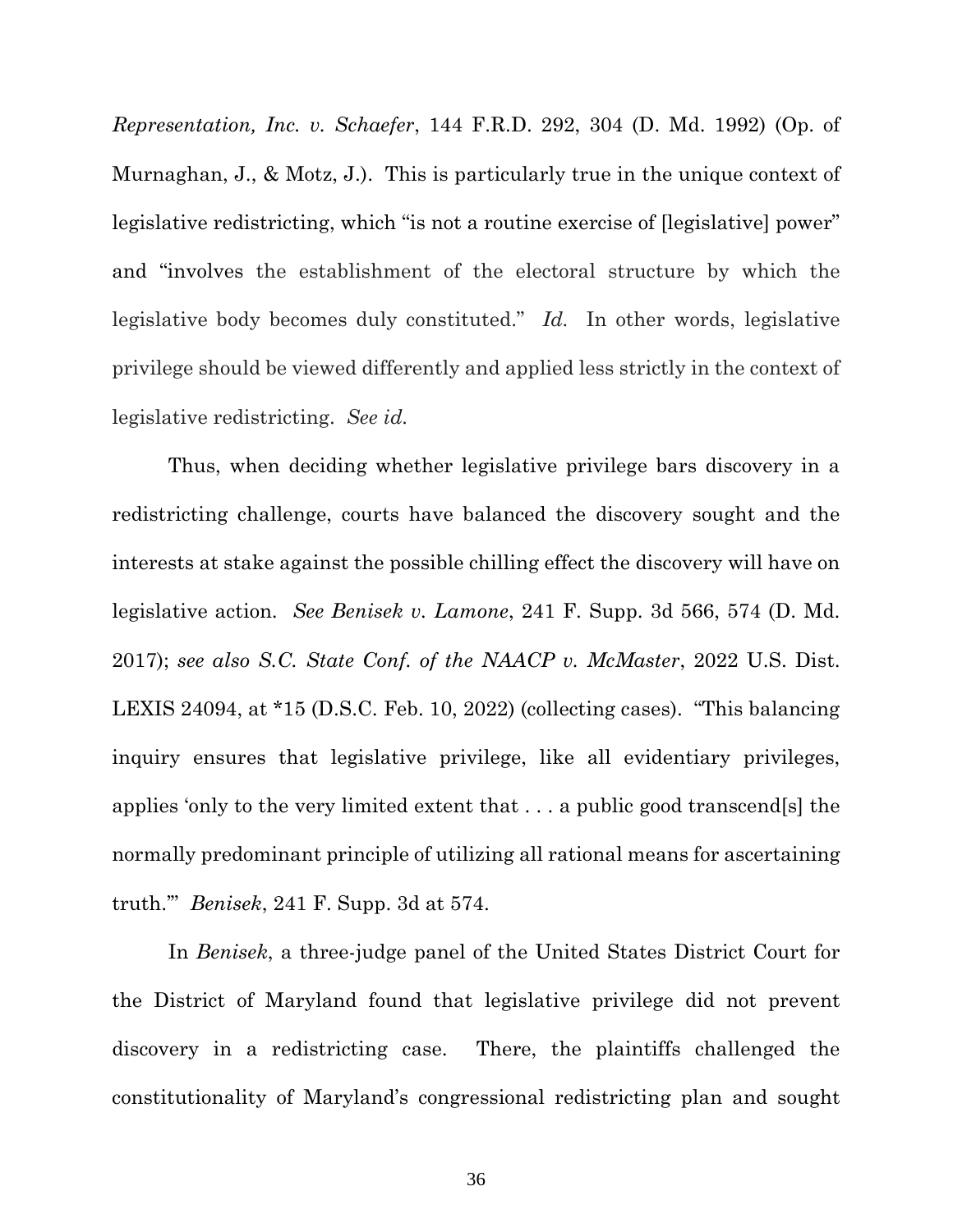discovery from members of the legislative committee responsible for creating the plan. Like Petitioners here, the plaintiffs sought discovery concerning the intent and motivations of the legislators for drawing the lines of a congressional districts as they did. *Id.* at 571. The State opposed the discovery, claiming legislative privilege. *Id.* at 572. The three-judge panel applied a fivefactor test, rejected the legislative privilege defense, and concluded that discovery could be had. *Id.* at 575-77.

The five factors the *Benisek* court considered were: (1) the relevance of the evidence sought; (2) the availability of other evidence; (3) the seriousness of the litigation;[6](#page-39-0) (4) the role of the State, as opposed to individual legislators, in the litigation; and (5) the extent to which discovery would impede legislative action. *Id.* at 575.[7](#page-39-1) Just as in *Benisek*, application of these five factors indicates that the Court should authorize the limited discovery Petitioners sought:

<span id="page-39-0"></span><sup>6</sup> In *Benisek*, the court noted that the first three factors "aim to capture the *federal* interests at stake." 241 F. Supp. 3d at 575 (emphasis added). But *Benisek* should not be limited to a claim under federal law. First, the federal interests *Benisek* identified—"courts are more likely to require disclosure of communications that are highly relevant, difficult to obtain elsewhere, and will assist in the enforcement of public rights"—are also State interests. Second, as explained above, the federal legislative privilege and State legislative privilege are read *in pari materia*.

<span id="page-39-1"></span><sup>7</sup> The Special Magistrate declined to follow *Benisek*, in part, because *Benisek* was vacated by *Rucho v. Common Cause*, 139 S. Ct. 2484 (2019). The judgment vacated by *Rucho*, however, was the final judgment in *Benisek* that the General Assembly violated the United States Constitution by engaging in a partisan gerrymander to create Maryland's Sixth Congressional District. Specifically,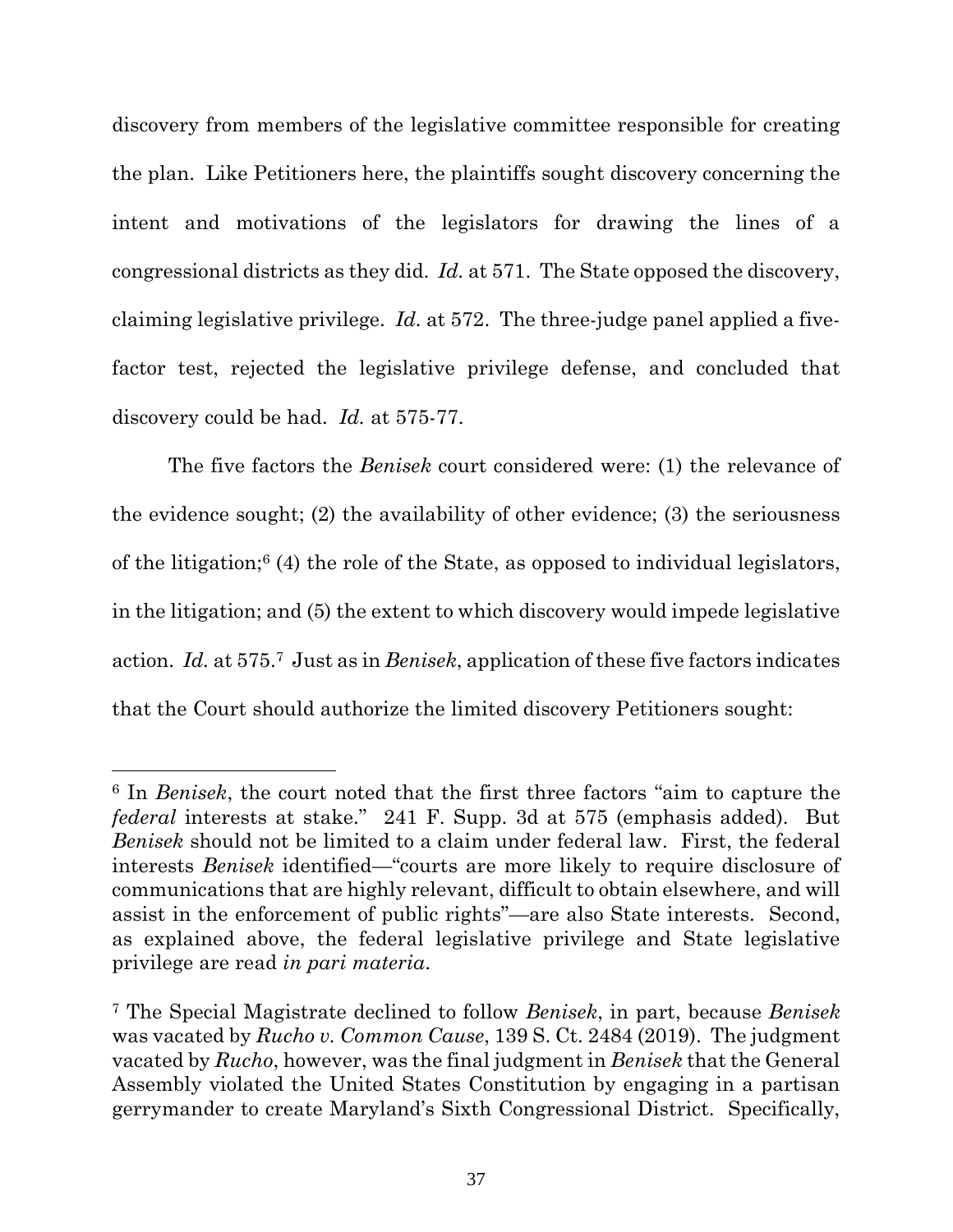- Relevance of the Evidence. As explained above, the requirements of Article III, § 4 may not be trumped by political considerations. *In re Legislative Districting of the State*, 370 Md. at 370. Petitioners alleged that political considerations trumped constitutional requirements in the drawing of the legislative districts Petitioners challenged. (*E.g.*, Petition ¶¶ 29, 33, 42, 47, 68.) The specific factors and considerations used in the drawing of those legislative districts the discovery Petitioners sought—was therefore directly relevant to Petitioners' claims.
- Availability of Other Evidence. Petitioners had no access to the specific factors and considerations applied in constructing the districts they challenged. While there was publicly available information concerning the enactment of the Plan, Petitioners were unable to locate publicly available testimony or statements concerning the specific factors and considerations the map drawers used or were instructed to use to create the districts Petitioners challenged.

in *Rucho*, the Supreme Court held that claims of partisan gerrymandering are not justiciable in federal court. *Id.* at 2506-07. The Supreme Court in *Rucho* did not consider the *Benisek* court's decision concerning legislative privilege. Other federal courts cited above, moreover, also have applied a test similar to the one applied in *Benisek* to determine whether legislative privilege applies in the redistricting context.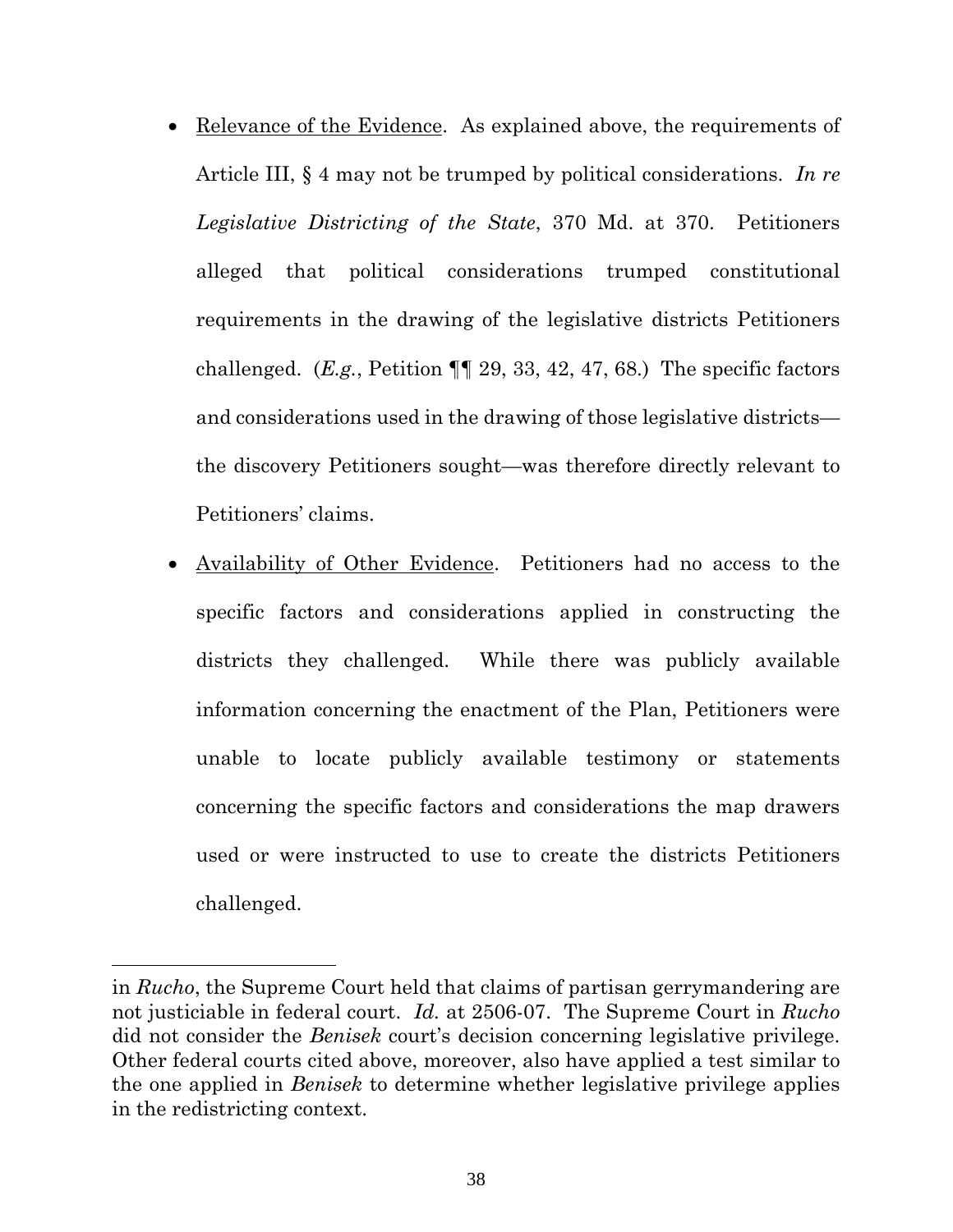- Seriousness of the Litigation. Petitioners have alleged that the law dictating how Maryland voters select their legislative representatives is unconstitutional. This litigation thus involves a challenge to a law directly impacting a foundational aspect of State government. "[F]ew issues could be more serious to preserving our system of representative democracy." *Benisek*, 241 F. Supp. 3d at 576.
- Role of the State/Individual Legislators. The rationale of *Benisek* applies equally here: "When individual legislators are the targets of litigation, the possibility of their suffering individualized consequences can significantly increase the need for legislative privilege. But here, the witnesses have no personal stake in the litigation and face no direct adverse consequence if the plaintiffs prevail." *Id.* Petitioners "have brought their suit not against individual state legislators but against [the state redistricting plan], and the adverse impact on the individual legislators is minimal." *Id.*
- Impede State Legislative Action. As the *Benisek* court noted, there is some force to the argument that protecting discussion or deliberations about the reasons and intent behind a legislative enactment is a central concern of legislative privilege. As the *Benisek* court also noted, however, such evidence is the most probative of unconstitutional or non-constitutional considerations. *Id.* at 576-77.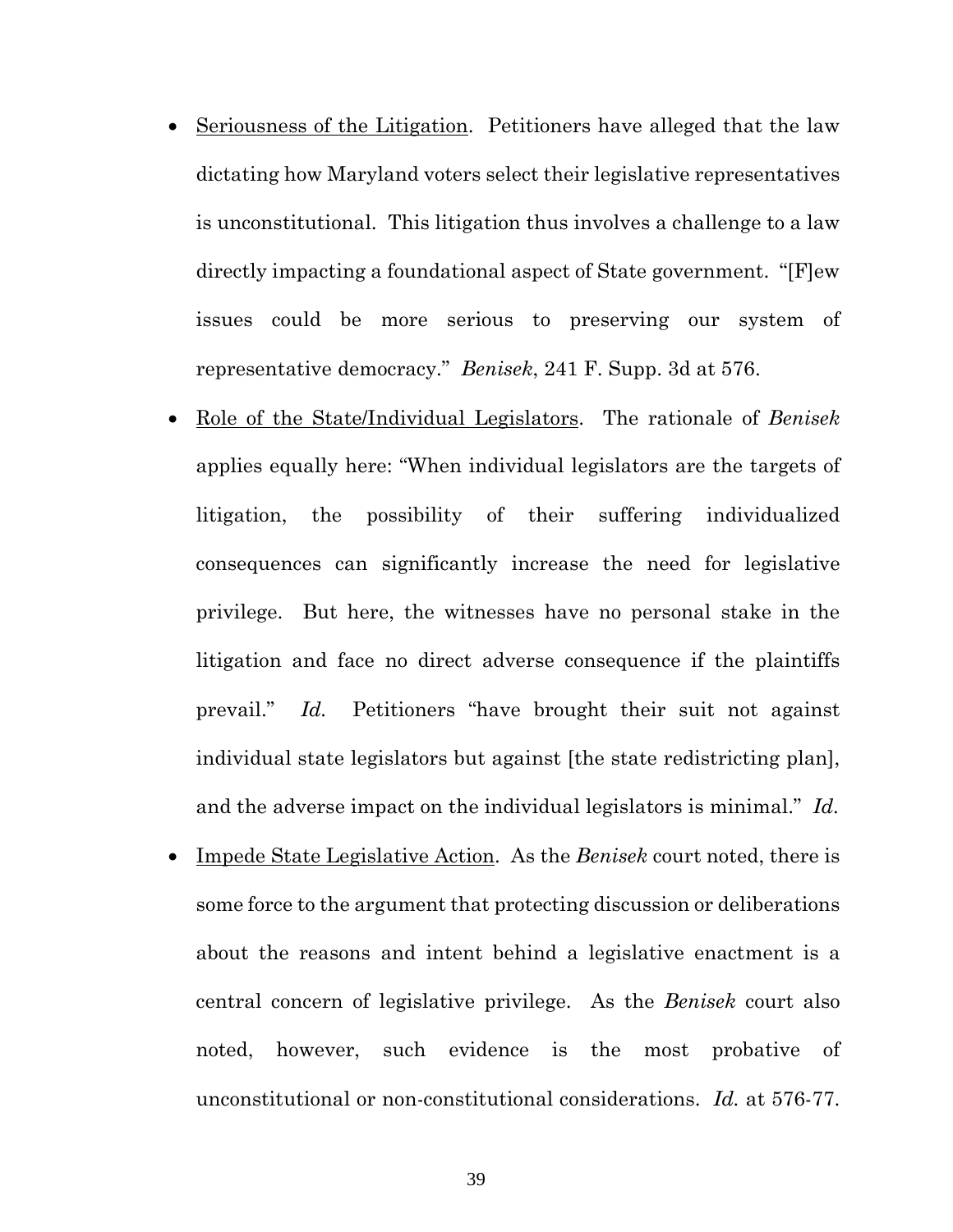And in this case it was even more critical because it was the only direct evidence Petitioners could obtain regarding whether nonconstitutional considerations trumped constitutional requirements in the creation of the legislative districts Petitioners challenged.

### **CONCLUSION**

For the above reasons, the Court should: (1) sustain Petitioners' exceptions; (2) find that Districts 12, 21, 22, 23, 24, 27, 33, and 47 fail to meet the requirements of Article III, § 4 of Maryland's Constitution; and (3) find that the doctrine of legislative privilege does not bar Petitioners from conducting discovery regarding why the challenged districts were drawn as they were.

Date: April 8, 2022 Respectfully submitted,

/s/ *Strider L. Dickson* Strider L. Dickson, AIS No. 0212170219 Brenton H.J. Conrad, AIS No. 2012170014 McAllister, DeTar, Showalter & Walker LLC 706 Giddings Avenue, Suite 305 Annapolis, Maryland 21401 Telephone: 410-934-3900 Facsimile: 410-934-3933 sdickson@mdswlaw.com bconrad@mdswlaw.com

*Attorneys for Misc. No. 25 Petitioners*